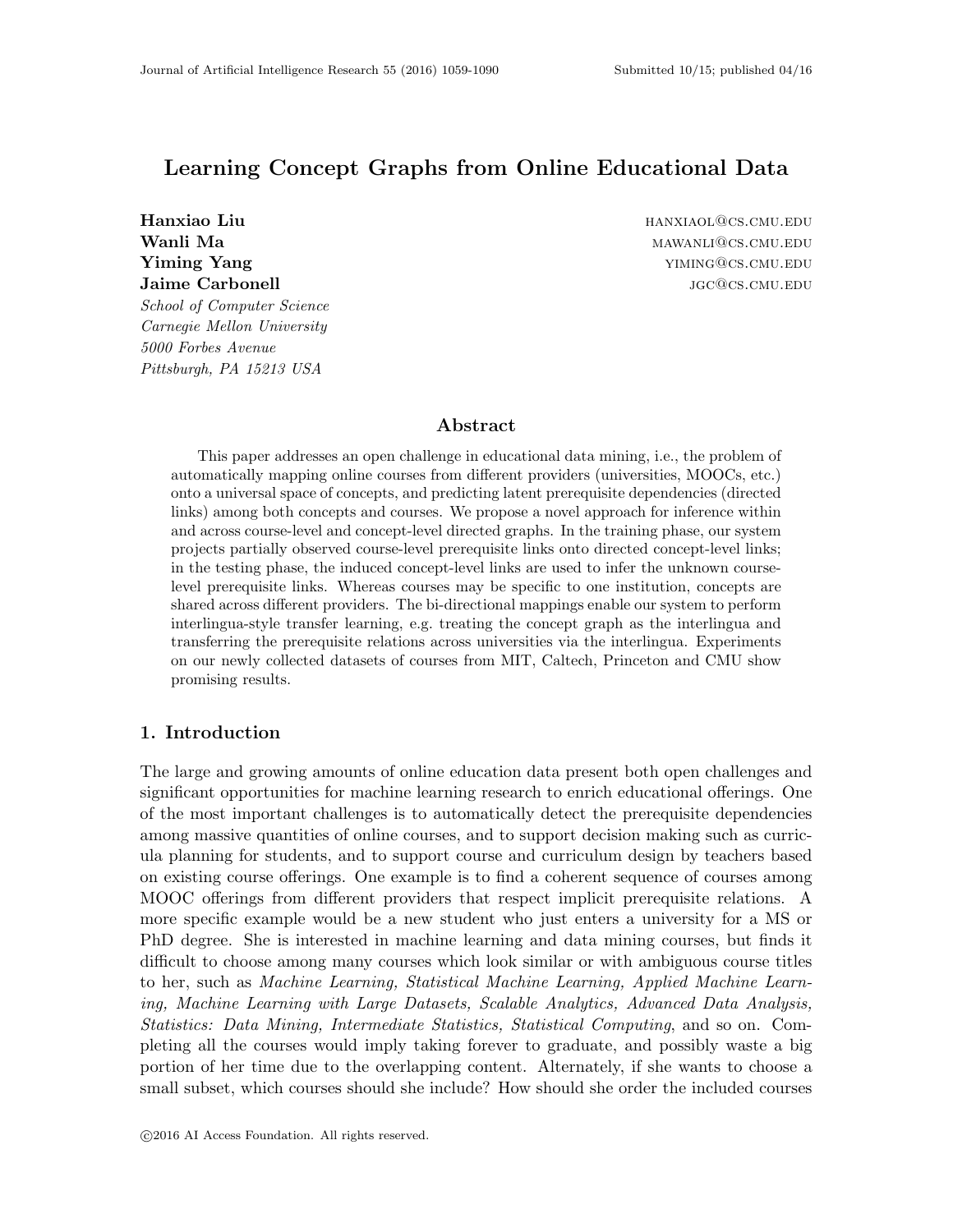

**Universal Concepts (e.g. Wikipedia Topics)**

Figure 1: The framework of two-level directed graphs: The higher-level graphs have courses (nodes) with prerequisite relations (links). The lower-level graph consists of universal concepts (nodes) and pairwise preference in learning or teaching concepts. The links between the two levels are system-assigned weights of concepts to each course.

without sufficient understanding about the prerequisite dependencies? Often prerequisites are explicit within an academic department but implicit across departments. Moreover, if she already took several courses in machine learning or data mining through Coursera or in her undergraduate education, how much do those courses overlap with the new ones? Without an accurate representation of content overlap between courses and how the overlapped content reflects the prerequisite relations, it is difficult to help her find the most suitable courses in a correct order. Universities solve this problem in the old-fashioned way, via academic advisors, but it is not clear how to address this problem in the context of MOOCs or cross-university offerings where courses do not have unique IDs and are not described in a universally controlled or consistent vocabulary.

Ideally, we would like to have a universal graph whose nodes are canonical and discriminant concepts (e.g. "*convexity*" or "*eigenvalues*") being taught in a broad range of courses, and whose links indicate pairwise preferences in sequencing the teaching of these concepts. For example, to learn the concepts of *PageRank* and *HITS*, students should have already learned the concepts of eigenvectors, Markov matrices and irreducibility of matrices. This means directed links from *eigenvectors*, Markov matrices and irreducibility to PageRank and HITS in the concept graph. To generalize this further, if there are many directed links from the concepts in one course (say *Matrix Algebra*) to the concepts in another course (say Web Mining with Link Analysis as a sub-topic), we may infer a prerequisite relation between the two courses. Clearly, having a directed graph with a broad coverage of universal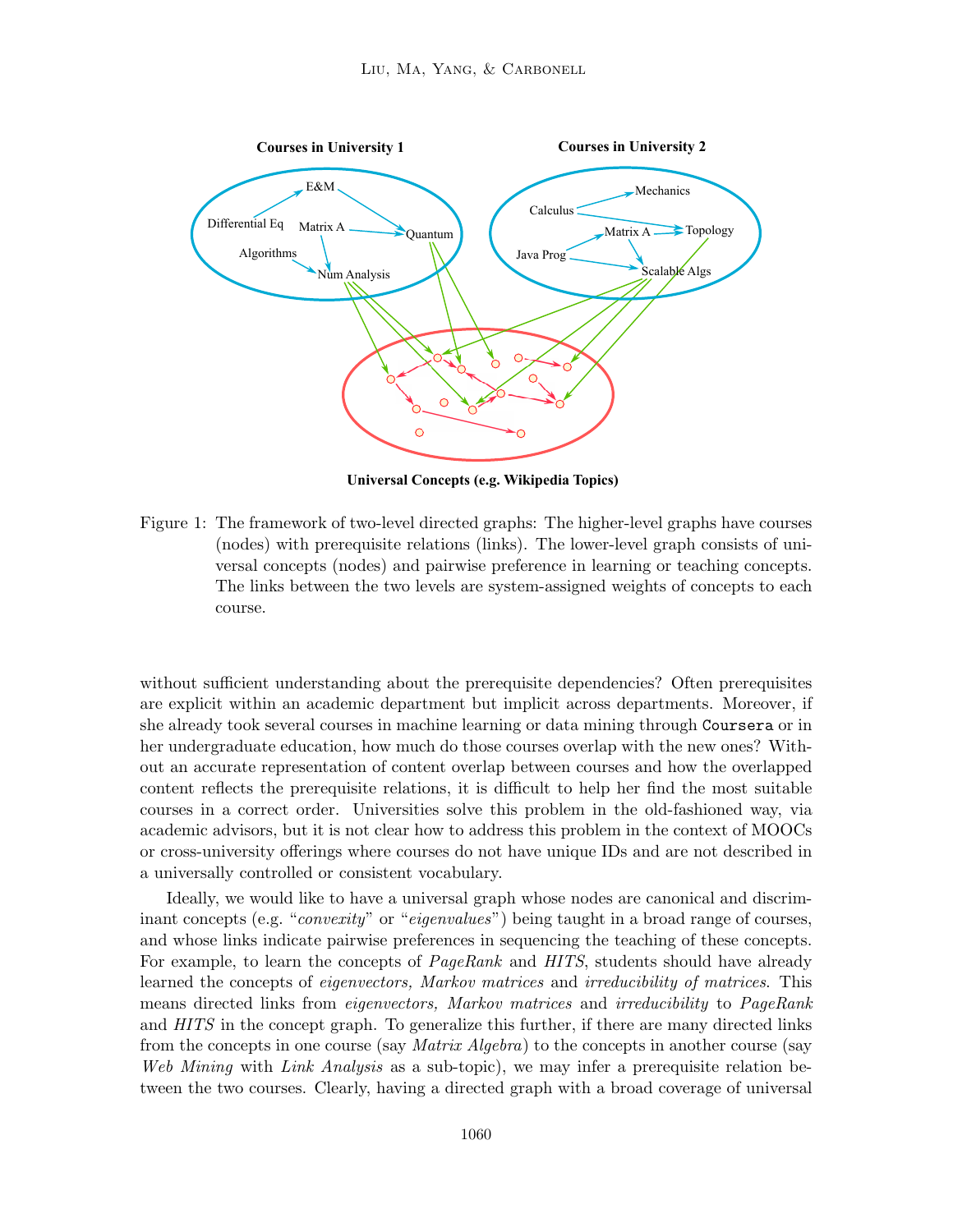concepts is crucial for reasoning about course content overlap and prerequisite relationships, and hence important for educational decision making, such as curriculum planning by students and modularization in course syllabus design by instructors.

How can we obtain such a knowledge-rich concept graph? Manual specification is obviously not scalable when the number of concepts reaches tens of thousands or larger. Using machine learning to automatically induce such a graph based on massive online course materials is an attractive alternative; however, no statistical learning techniques have been developed for this problem, to our knowledge. Addressing this open challenge with principled algorithmic solutions is the novel contribution we aim to accomplish in this paper. We call our new method Concept Graph Learning (CGL). Specifically, we propose a multi-level inference framework as illustrated in Figure 1, which consists of two levels of graphs and cross-level links. Generally, a course would cover multiple concepts, and a concept may be covered by more than one course. Notice that the course-level graphs do not overlap because different universities do not have universal course IDs. However, the semantic concepts taught in different universities do overlap, and we want to learn the mappings between the non-universal courses and the universal concept space based on online course materials.

In this paper we investigate the problem of concept graph learning (CGL) with our new collections of course syllabi (including course names, descriptions, listed lectures, prerequisite relations, etc.) from Massachusetts Institute of Technology (MIT), California Institute of Technology (Caltech), Carnegie Mellon University (CMU) and Princeton. The syllabus data allow us to construct an initial course-level graph for each university, which may be further enriched by discovering latent prerequisite links. As for representing the universal concept space, we study four representation schemes (Section 2.1), including 1) using the English words in course descriptions, 2) using sparse coding of English words, 3) using distributed word embedding of English words, and 4) using a large subset of Wikipedia categories. For each of these representation schemes, we provide algorithmic solutions to establish a mapping from courses to concepts, and to learn the concept-level dependencies based on observed prerequisite relations at the course level. The second part, i.e., the explicit learning of the directed graph for universal concepts, is the most unique part of our proposed framework. Once the concept graph is learned, we can predict unobserved prerequisite relations among any courses, including those not in the training set and by different universities. In other words, CGL enables an interlingua-style transfer learning as to train the models on the course materials of some universities and to predict the prerequisite relations for the courses in other universities. The universal transferability is particularly desirable in MOOC environments where courses are offered by different instructors in many universities. As we mentioned before, the course-level sub-graphs of different universities do not overlap with each other, and the prerequisite links are only local within each sub-graph. Thus to enable cross-university transfer, it is crucial to project course-level prerequisite links in different universities onto the directed links among universal concepts.

The bi-directional inference between the two directed graphs makes our CGL framework fundamentally different from existing approaches in graph-based link detection (Kunegis & Lommatzsch, 2009; Liben-Nowell & Kleinberg, 2007; Lichtenwalter, Lussier, & Chawla,  $2010$ ), matrix completion (Candès & Recht, 2009; Fazel, 2002; Johnson, 1990) and collaborative filtering (Su & Khoshgoftaar, 2009). That is, our approach requires explicit learning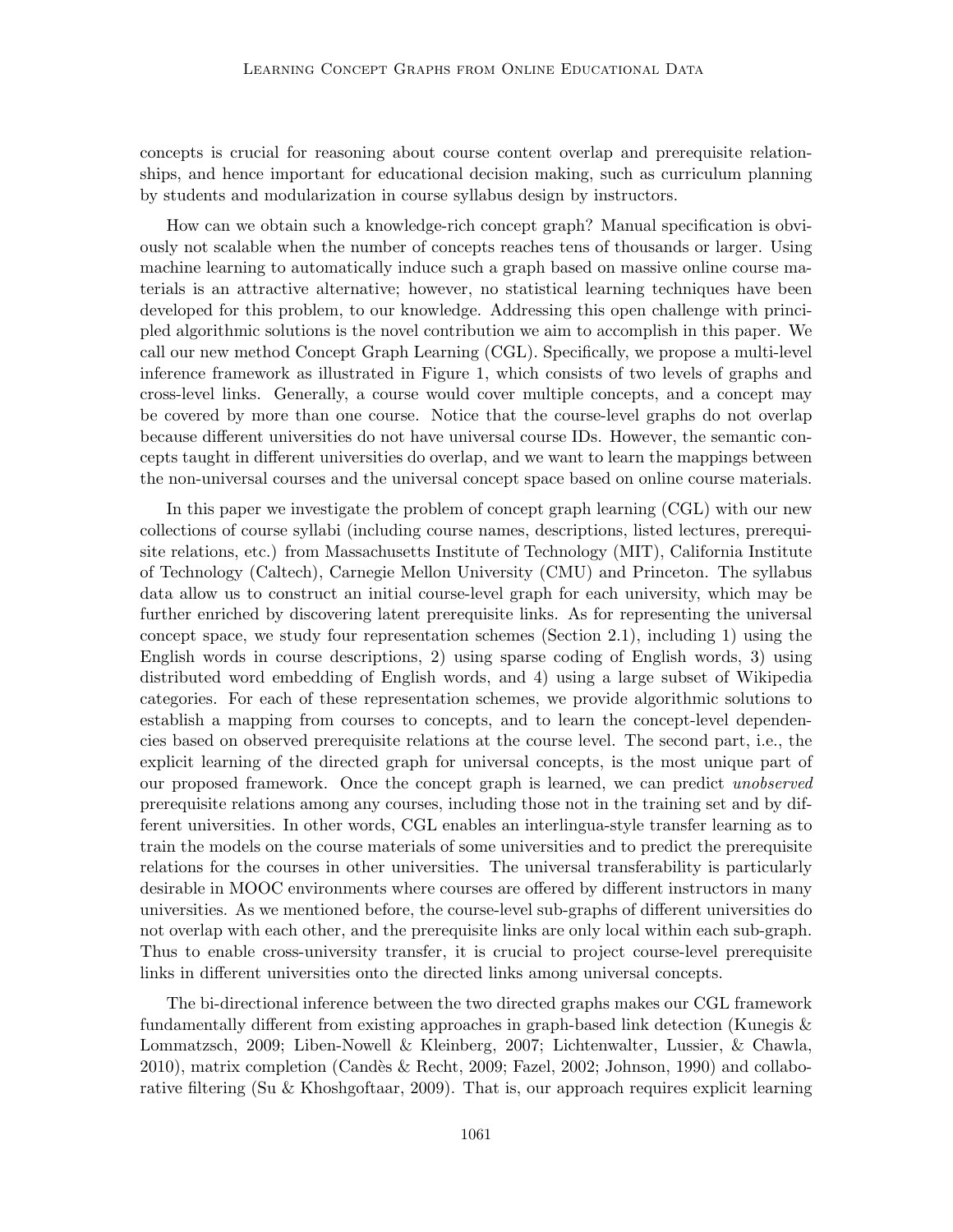of the concept-level directed graph and the optimal mapping between the two levels of links while other methods do not (see Section 7 for more discussion).

Our main contributions in this paper<sup>1</sup> can be summarized as:

- 1. A novel framework for within- and cross-level inference of prerequisite relations both at the course-level and at the concept-level;
- 2. New algorithmic solutions for scalable concept graph learning under various (dense, sparse and transductive) settings;
- 3. New data collections from multiple universities with syllabus descriptions, prerequisite links and lecture materials;
- 4. The first evaluation for prerequisite link prediction in within- and cross-university settings.

The rest of the paper is organized as follows: Section 2 introduces the formal definitions of our framework and optimization objectives; Section 3 provides scalable algorithms for learning large concept graphs; Section 4 extends our new method to learn a sparse, parsimonious concept graph for better interpretability; Section 5 explores how unlabeled course pairs can be leveraged to significantly improve the prediction performance of the learned concept graph; Section 6 describes the new datasets we collected for this study and future benchmark evaluations, and reports our empirical findings; Section 7 discusses related work and how concept graphs can be deployed to benefit future educational applications; and Section 8 summarizes the main findings in this study.

# 2. Framework & Algorithms

Let us formally define our methods with the following notation.

- $n$  is the number of courses in a training set;
- p is the dimension of the universal concept space (Section 2.1);
- $X = [x_1, x_2, \dots, x_n]^\top \in \mathbb{R}^{n \times p}$  is a collection of n courses, where  $x_i \in \mathbb{R}^p$  is the bag-ofconcepts representation of the  $i$ -th course;
- $Y \in \{-1, +1\}^{n \times n}$  is a collection of  $n^2$  binary indicators of the observed prerequisite relations between courses, i.e.,  $y_{ij} = 1$  means that course j is a prerequisite of course i, and  $y_{ij} = -1$  otherwise.
- $A \in \mathbb{R}^{p \times p}$  is the adjacency matrix of the concept graph, whose elements are the weights of directed links among concepts. That is, A is the matrix of model parameters we want to optimize given the training data in  $X$  and  $Y$ .

<sup>1.</sup> This journal paper is a substantially extended version of a previous paper (Yang, Liu, Carbonell, & Ma, 2015).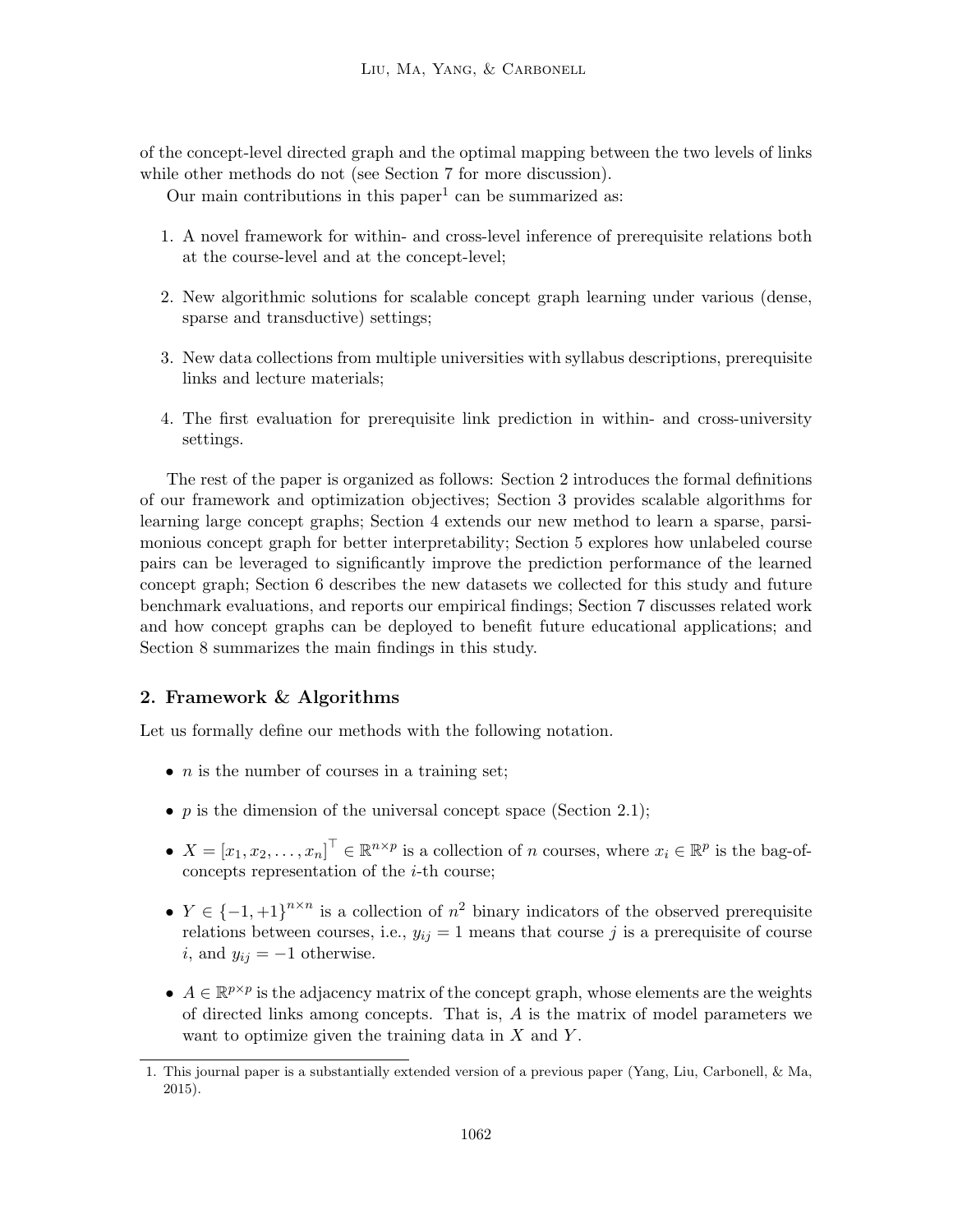# 2.1 Representation Schemes

What is the best way to represent the contents of courses to learn the universal concept space? We explore different answers with four alternate choices as follows:

- 1. *Word-based Representation (Word)*: This method uses the vocabulary of course descriptions plus any listed keywords by the course providers (MIT, Caltech, CMU and Princeton) as the entire concept (feature) space. We applied standard procedures for text preprocessing, including stop-word removal, term-frequency (TF) based term weighting, and the removal of the rare words whose training-set frequency is one. We did not use TF-IDF weighting because the relative small number of "documents" (courses) in our datasets do not allow reliable estimates of the IDF part.
- 2. Sparse Coding of Words  $(SCW)$ : This method projects the original n-dimensional vector representations of words (the columns in the course-by-word matrix  $X$ ) onto sparse vectors in a smaller k-dimensional space using Non-negative Matrix Factorization (Lee & Seung, 1999), where k is much smaller than n. One can view the lower dimensional components as the system-discovered latent concepts. Intrigued by the successful application of sparse coding in image processing (Hoyer, 2004), we explored its application to our graph-based inference problem. By applying an existing sparse coding algorithm (Kim  $\&$  Park, 2008) to our training sets we obtained a k-dimensional vector for each word; by taking the average of word vectors in each course we obtained the bag-of-concepts representation of the course. This resulted in an  $n$ -by-k matrix X, representing all the training-set courses in the k-dimensional space of latent concepts. We set  $k = 100$  in our experiments based on cross validation.
- 3. Distributed Word Embedding  $(DWE)$ : This method also uses dimension-reduced vectors to represent words in the courses, similar to SCW. However, the lower dimensional vectors (continuous vector representations) for words are discovered by neural networks based on word usage w.r.t. contextual, syntactic and semantic information (Le & Mikolov, 2014). Intrigued by the popularity of DWE in recent research in Natural Language Processing and other domains (Collobert, Weston, Bottou, Karlen, Kavukcuoglu, & Kuksa, 2011; Chen, Perozzi, Al-Rfou, & Skiena, 2013), we explored its application to our graph-based inference problem. Specifically, we deploy English word embeddings trained on Wikipedia articles (Al-Rfou, Perozzi, & Skiena, 2013), a domain which is believed to be semantically close to that of academic courses. The vector representation for each course is obtained by aggregating the vector representations of words it contains.
- 4. Category-based Representation  $(Cat)$ : This method used a large subset of Wikipedia categories as the concept space. We selected the subset via a pooling strategy as follows: We used the words in our training-set courses to form 3509 queries (one query per course), and retrieved the top 100 documents per query based on cosine similarity. We then took the union of the Wikipedia category labels of these retrieved documents, and removed the categories which were retrieved by only three queries or less. This process resulted in a total of 10,051 categories in the concept space. The categorization of courses was based on an earlier highly scalable very-large category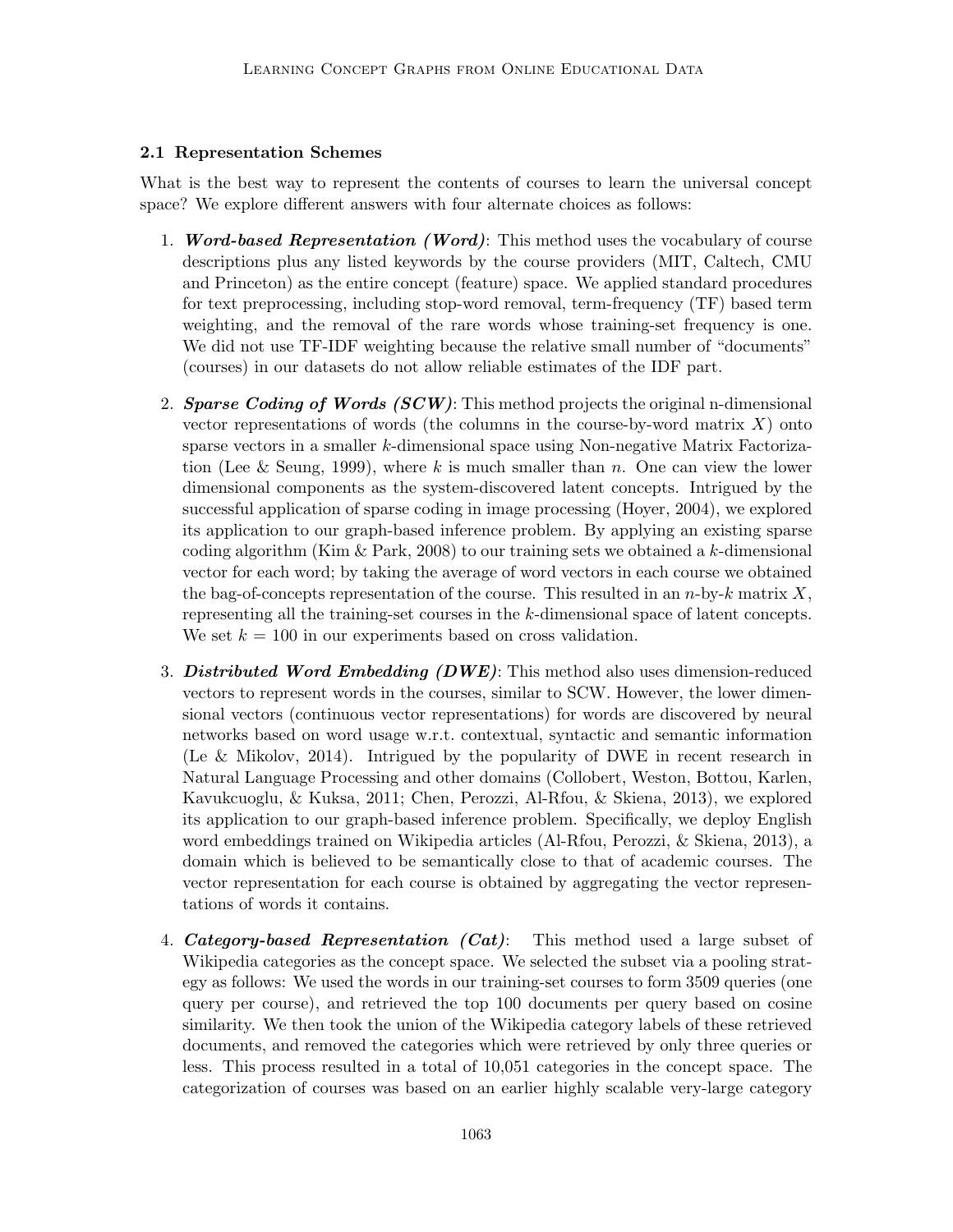space work (Gopal  $\&$  Yang, 2013): the classifiers were trained on labeled Wikipedia articles and then applied to the word-based vector representation of each course for (weighted) category assignments.

Each of the above representation schemes may have its own strengths and weaknesses. Word is simple and natural but rather noisy, because semantically equivalent lexical variants are not unified into canonical concepts and there could be systematic vocabulary variation across universities. Also, this scheme will not work in cross-language settings, e.g., if course descriptions are in English and Chinese. Cat would be less noisy and better in cross-language settings, but the automated classification step will unavoidably introduce errors in category assignments. SCW (sparse coding of words) reduces the total number of model parameters via dimensionality reduction, which may lead to robust training (avoiding overfitting) and efficient computation, but at the risk of losing useful information in the projection from the original high-dimensional space to a lower dimensional space. DWE (distributed word embedding) deploys recent advances in representation learning of word meanings in context. However, reliable word embedding requires the availability of large volumes of training text (e.g., Wikipedia articles); the potential mismatch between the training domain (for which large volumes of data can be obtained easily) and the test domain (for which large volumes of data are hard or costly to obtain) could be a serious issue. Yet another distinction among these representation schemes is that *Word* and *Cat* produce human-understandable concepts and links, while SCW and DWE produce latent factors which are harder to interpret by humans, although methods such as L1 regularization help with interpretability (sec 6.5).

By exploring all the four representation schemes in our unified framework for two-level graph based inference, and by examining their effectiveness in the task of link prediction of prerequisite relations among courses, we aim to obtain a deeper understanding of the strengths and weaknesses of those representational choices.

### 2.2 The Optimization Methods

We define the problem of concept graph learning as a key part of learning-to-predict prerequisite relations among courses, i.e., for the two-level statistical inference we introduced in Section 1 with Figure 1. Given a training set of courses with a bag-of-concepts representation per course as a row in matrix X, and a list of known prerequisite links per course as a row in matrix Y, we optimize matrix A whose elements specify both the direction (sign) and the strength (magnitudes) of each link between concepts. We propose two new approaches to this problem: a classification approach and a learning-to-rank approach. Both approaches deploy the same extended versions of SVM algorithms with squared hinge loss, but the objective functions for optimization are different. We also propose a nearest-neighbor approach for comparison, which predicts the course-level links (prerequisites) without learning the concept-level links.

#### 2.2.1 THE CLASSIFICATION APPROACH (CGL.CLASS)

In this method, we predict the score of the prerequisite link from course  $i$  to course  $j$  as:

$$
F_{ij} = x_i^{\top} A x_j \tag{1}
$$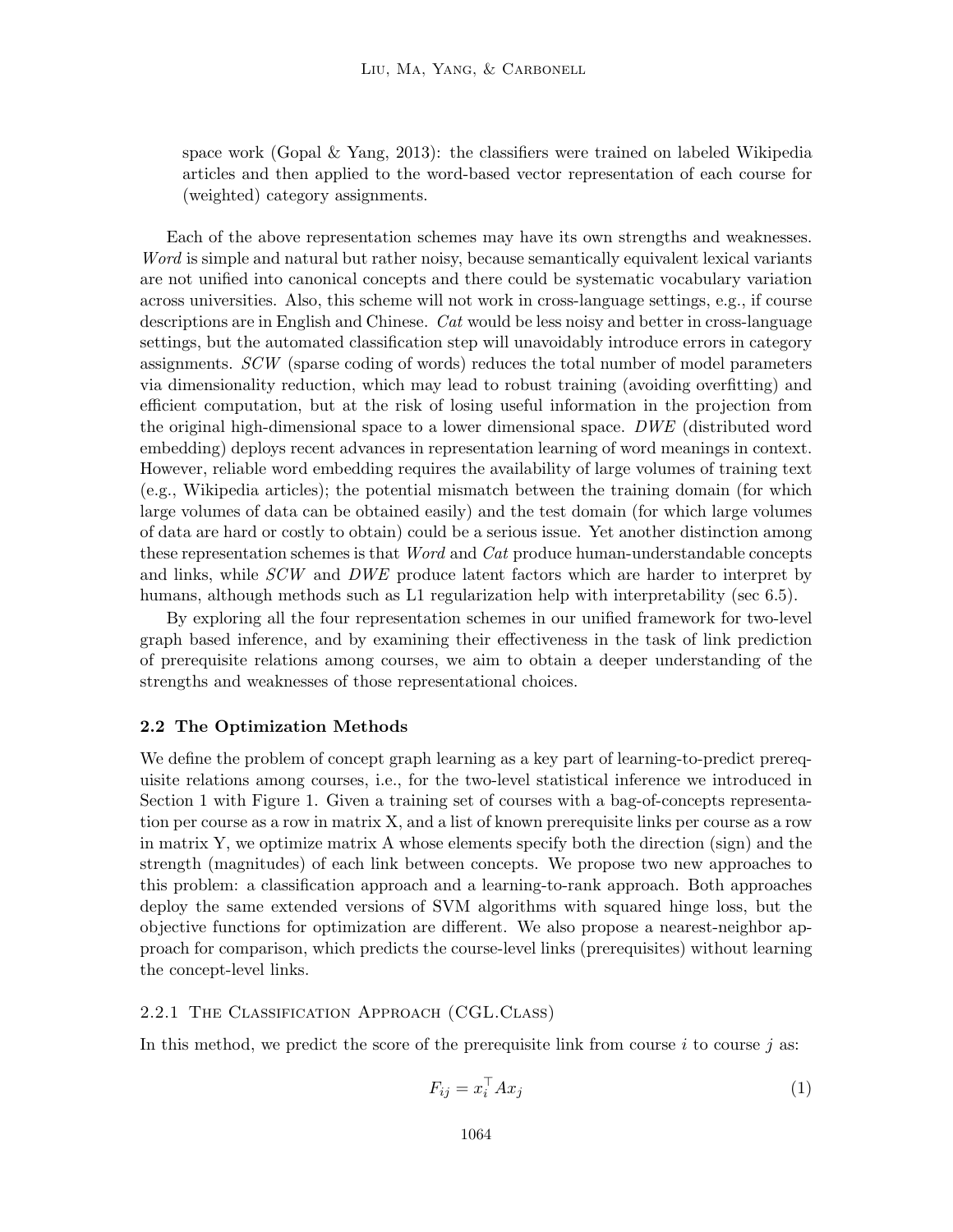

Figure 2: The weighted connections from course i to course j via matrix A which encodes the directed links between concepts

The intuition behind this formula is shown in Figure 2. It can be easily verified that the quantity  $x_i^{\top} A x_j$  is the summation of the weights of all the paths from node i to node j in this graph, where each path is weighted using the product of the corresponding  $x_{ik}$ ,  $A_{kk'}$  and  $x_{ik'}$ . In other words, we assume the prerequisite strength between two courses is a cumulative effect of the prerequisite strengths of all concept pairs.

The criterion for optimizing matrix A given training data  $x_i$  for  $i = 1, 2, \ldots, n$  and true labels  $y_{ij}$  for all course pairs is defined as:

$$
\min_{A \in \mathbb{R}^{p \times p}} \sum_{i,j} \left[ 1 - y_{ij} \left( x_i^\top A x_j \right) \right]_+^2 + \frac{\lambda}{2} \| A \|_{\text{F}}^2 \tag{2}
$$

where  $(1-v)_+ = \max(0, 1-v)$  denotes the hinge function, and  $\|\cdot\|_F$  denotes the matrix Frobenius norm. The 1st term in formula (2) is the empirical loss; the 2nd term is the regularization term, controlling the model complexity based on the large margin principle. We choose to use the squared hinge loss  $(1 - v)_+^2$  as the first term to gain first-order continuity of our objective function, enabling efficient computation using accelerated gradient descent (Nesterov, 1983, 1988) (Section 3). This efficiency improvement is crucial because we operate on pairs of courses, and thus have a much larger space than in normal classification (e.g. classifying individual courses).

# 2.2.2 The Learning-to-Rank Approach (CGL.Rank)

Inspired by the learning-to-rank literature (Joachims, Li, Liu, & Zhai, 2007), we explored going beyond the binary classifier in the previous approach to one that essentially learns to rank prerequisite preferences. Let  $\Omega_i$  be the set of course pairs with the true labels  $y_{ij} = 1$ for different j's, and  $\overline{\Omega}_i$  the pairs of courses with the true labels  $y_{ik} = -1$  for different k's, we want our system to give all the pairs in  $\Omega_i$  higher scores than that of any pair in  $\overline{\Omega}_i$ . We call this the partial-order preference over links conditioned on course i.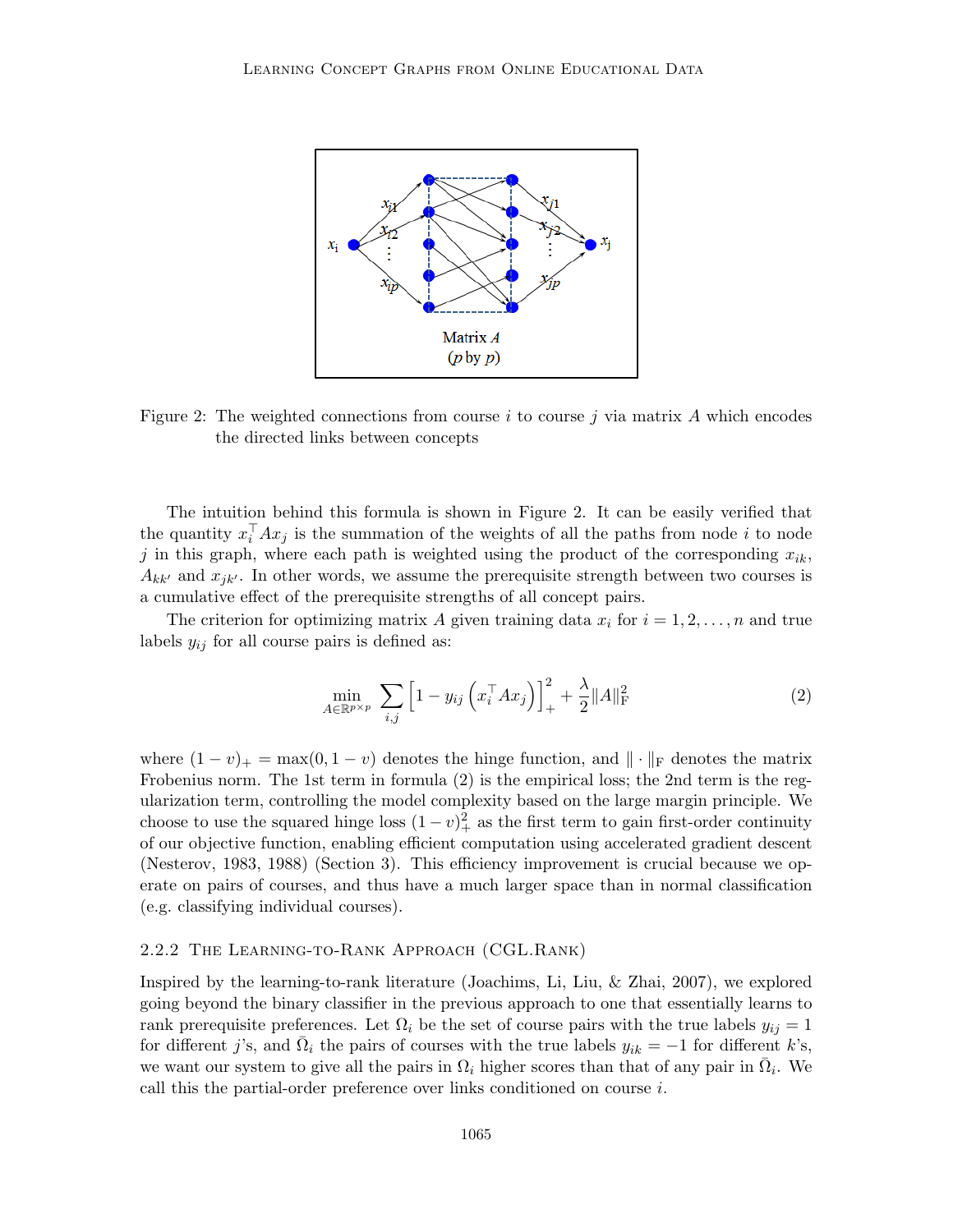Let T be the union of tuple sets  $\{(i, j, k) | (i, j) \in \Omega_i, (i, k) \in \overline{\Omega}_i\}$  for all i in  $1, 2, ..., n$ . We formulate our optimization problem as:

$$
\min_{A \in \mathbb{R}^{p \times p}} \sum_{(i,j,k) \in T} \left[ 1 - \left( x_i^\top A x_j - x_i^\top A x_k \right) \right]_+^2 + \frac{\lambda}{2} \| A \|_{\mathrm{F}}^2 \tag{3}
$$

Or equivalently, the objective can be rewritten as:

$$
\min_{A \in \mathbb{R}^{p \times p}} \sum_{(i,j,k) \in T} \left[ 1 - \left( XAX^\top \right)_{ij} + \left( XAX^\top \right)_{ik} \right]_+^2 + \frac{\lambda}{2} ||A||_F^2 \tag{4}
$$

Solving this optimization problem requires us to extend standard packages of SVM algorithms in order to improve computational efficiency because the number of model parameters  $(p^2)$  in our formulation is very large. For example, with the vocabulary size of 15,396 words in the MIT dataset, the number of model parameters in  $A$  is over 237 million. When  $p$ (the number of concepts) is much larger than  $n$  (the number of courses), one may consider solving this optimization problem in the dual space instead of the primal space. However, even in the dual space, the number of dual variables is still  $O(n^3)$ , corresponding to all the triplets in T, and the kernel matrix is in the order of  $O(n^6)$ . We are going to address these computational challenges in Section 3.

#### 2.2.3 The Nearest-Neighbor Approach (kNN)

Different from the two approaches above where matrix A plays a central role, as a different baseline, we propose to predict the prerequisite relationship for any pair of courses based on matrices X and Y without A. Let  $(i', j')$  be a new pair of courses in the test set. We score each course pair  $(i, j)$  in the training set with respect to the new test pair as:

$$
\langle x_{i'}, x_i \rangle \times \langle x_{j'}, x_j \rangle \quad \forall i, j = 1, 2, \dots, n \tag{5}
$$

where  $\langle \cdot, \cdot \rangle$  stands for the inner product between two vectors. By taking the top-scored pairs in the training set and by aggregating the corresponding  $y_{ij}$ 's, we perform the kNN-based prediction of  $y_{i'j'}$  for the new test pair. If we normalize the vectors, the dot-products in (5) become the cosine similarity. This approach requires nearest-neighbor search on-demand; when the number of course pairs in the test set is large, the online computation would be substantial. Via cross validation, we have found  $k = 1$  (1NN) works best for this problem on the current datasets.

#### 2.2.4 The Support Vector Machine (SVM)

As another baseline for comparision we also include an SVM with the following objective:

$$
\min_{w \in \mathbb{R}^p} \sum_{i,j} \left[ 1 - y_{ij} \left( x_i - x_j \right)^\top w \right]_+ + \frac{\lambda}{2} \|w\|_2^2 \tag{6}
$$

Similar to the kNN approach above and unlike CGL, the SVM optimization in (6) does not involve learning the matrix A (the directed graph of universal concepts). The feature vector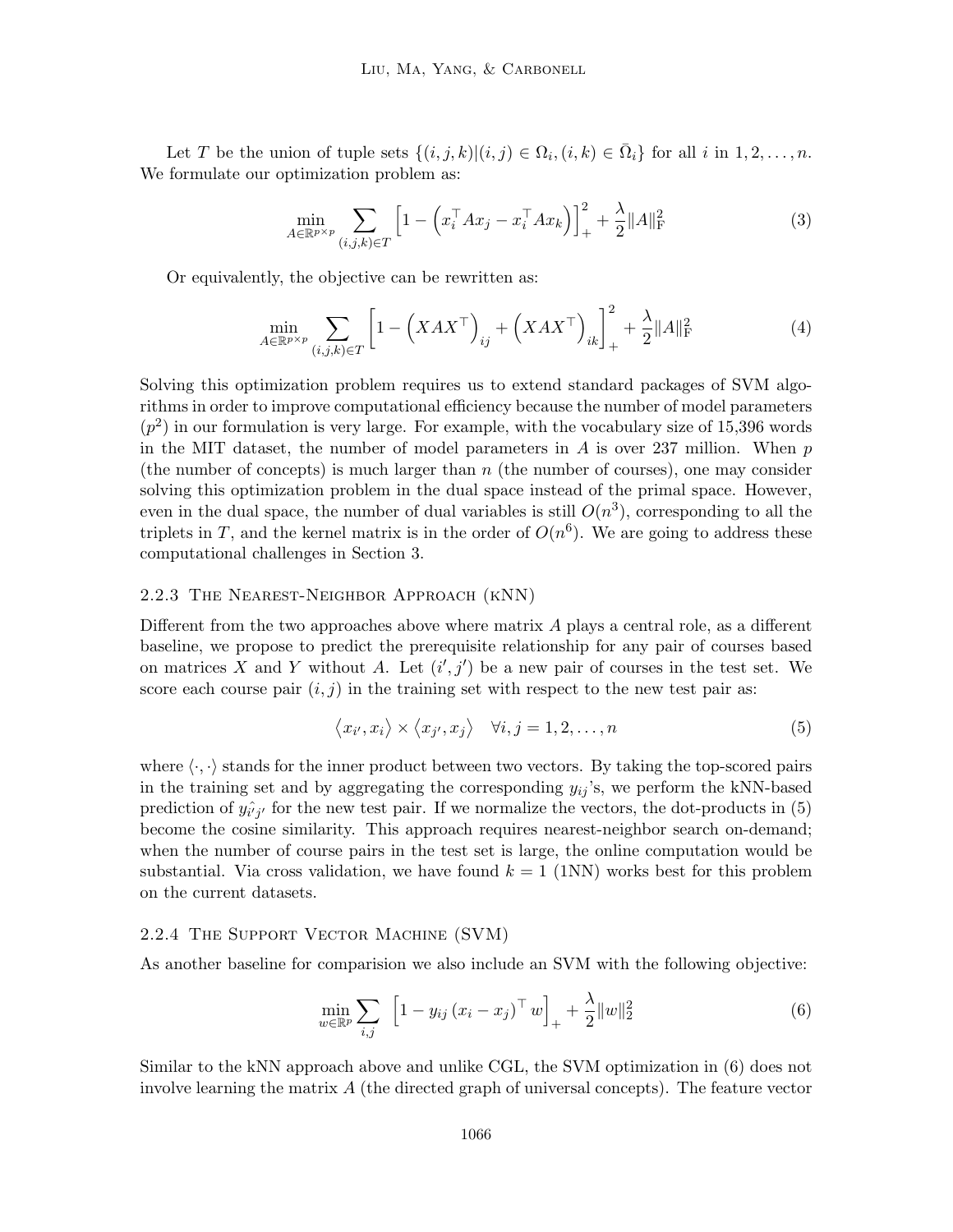for each course pair is simply the pairwise difference in the two vector representations (the two bags of words) of these courses. Once the model parameter vector  $w$  is optimized on a labeled training set, it can be used to predict the prerequisite relation among any pair of courses by computing  $w^{\top}(x_i - x_j)$  whose sign indicates the direction of the relationship, and whose magnitude indicates the strength of the relationship. By sorting the scores of the course pairs for each fixed  $i$  in the test set, a ranked list of candidate prerequisites is obtained for course i.

### 3. Scalable Algorithms

Though it appears that any gradient-based method is directly applicable to CGL.Rank according to (4), the optimization is computationally challenging due to the following facts:

- (a) The large number of course-level triplets  $(i, j, k)$  in T, which can be  $n<sup>3</sup>$  in the worst case. This makes the gradient computation w.r.t. the loss term in (4) expensive.
- (b) The large size of matrix A in  $\mathbb{R}^{p \times p}$ . As an example, the number of entries in A for Word representation on MIT dataset goes to 237 million, making the matrix manipulations costly both in time and space.

To tackle challenge (a), it is natural for one to consider Stochastic Gradient Descent (SGD). SGD avoids the expensive summation over all the  $O(n^3)$  triplets by taking a noisy (instead of exact) gradient step in each iteration, where each noisy gradient step is computed solely based on one individual triplet randomly sampled from the training data. Stochastic optimization has been recently successfully applied to triplet-based loss functions, such as in collaborative filtering with implicit feedback (Rendle, Freudenthaler, Gantner, & Schmidt-Thieme, 2009). However, the success of SGD crucially relies on the assumption that each noisy gradient step is sufficiently cheap, which is not true in our case due to challenge (b).

To tackle challenge (b), one would consider solving the dual problem of CGL.Rank because the dual space may have a smaller number of coefficients to learn—in our case, the  $p^2$  entries in A are folded in the kernel matrix. However, as the number of dual variables for CGL.Rank is equal to the number of triplets, i.e.,  $n^3$  in the worst case, scalable optimization in the dual space is still hard.

In the following sections, we first address (b) by reformulating the CGL.Rank problem in (4) in the way that the optimization objective remains to be equivalent but the number of variables is substantially reduced (from  $p^2$  to  $n^2$ ). Then, we address the problem of (a) with two specific algorithms which have a substantially reduced number of iterations during the optimization.

#### 3.1 Reduce the Number of Variables

**Theorem 3.1** (Variable Reduction). Let the kernel matrix  $K = XX^{\top}$ , and let  $\langle \cdot, \cdot \rangle$  be the matrix inner product. If  $A^*$  is the minimizer for CGL.Rank in optimization (4) and  $B^*$  is the minimizer for the following optimization problem

$$
\min_{B \in \mathbb{R}^{n \times n}} \quad \sum_{(i,j,k) \in T} \left[ 1 - (KBK)_{ij} + (KBK)_{ik} \right]_{+}^{2} + \frac{\lambda}{2} \langle KBK, B \rangle \tag{7}
$$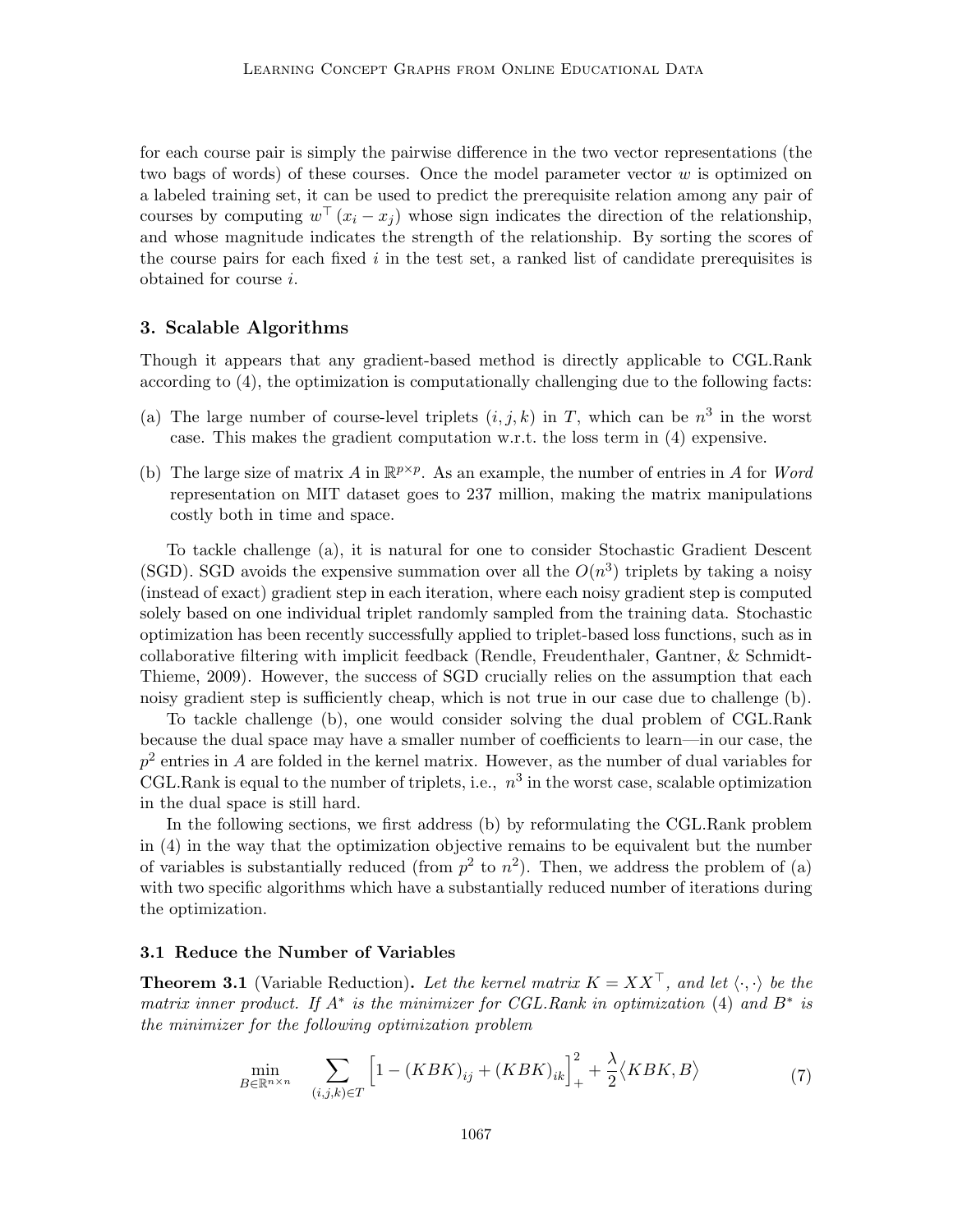then we have  $A^* = X^\top B^* X$ .

*Proof.* First, let us introduce a dummy matrix variable  $F = XAX^{\top} \in \mathbb{R}^{n \times n}$ , where each element in  $F$ , denoted by  $F_{ij}$ , corresponds to our estimated strength of the prerequisite dependency from course  $i$  to course  $j$ .

With  $F$  we rewrite the unconstrained optimization  $(4)$  as a constrained optimization

$$
\min_{A \in \mathbb{R}^{p \times p}, F \in \mathbb{R}^{n \times n}} \sum_{(i,j,k) \in T} (1 - F_{ij} + F_{ik})_+^2 + \frac{\lambda}{2} ||A||_F^2
$$
\nsubject to  $F = X A X^\top$  (8)

Now we are going to show that in optimization (8), the degree of freedom of the optimal  $A^*$  is actually much smaller than  $p^2$ .

To achieve this, we introduce a matrix dual variable  $M \in \mathbb{R}^{n \times n}$  corresponding to the  $n^2$ equality constraints in  $F = XAX^{\top}$ . The Lagrangian of (8) can be written as

$$
\mathcal{L}(A, F, M) = \sum_{(i,j,k)\in T} (1 - F_{ij} + F_{ik})_+^2 + \frac{\lambda}{2} ||A||_F^2 + \langle F - XAX^\top, M \rangle \tag{9}
$$

It is not hard to verity that (8) is a convex optimization with Slater's condition satisfied, hence strong duality holds. According to the stationarity condition, the derivative of the Lagrangian w.r.t. A should vanish to zero in the optimal. That is

$$
\frac{\partial \mathcal{L}(A, F, M)}{\partial A} = \frac{\partial}{\partial A} \left( \frac{\lambda}{2} \|A\|_{\text{F}}^2 + \left\langle F - XAX^\top, M \right\rangle \right)
$$

$$
= \lambda A - \frac{\partial}{\partial A} \text{tr} \left( X^\top M^\top X A \right)
$$

$$
= \lambda A - X^\top M X
$$

$$
= 0
$$
(10)

 $\implies A^* = \frac{1}{\lambda} X^\top M^* X$ . It is worth noticing that while  $A \in \mathbb{R}^{p \times p}$  contains  $p^2$  variables,  $A^*$ is completely determined by  $M^* \in \mathbb{R}^{n \times n}$  which only involves  $n^2$  variables  $(n \ll p)$ .

Now let us define  $B = \frac{1}{\lambda}M \in \mathbb{R}^{n \times n}$ . Combining  $A^* = \frac{1}{\lambda}X^{\top}M^*X = X^{\top}B^*X$  with the constraint  $F = XAX^{\top}$ , we have  $F^* = KB^*K$  where  $K = XX^{\top}$ . Plugging back the expressions of  $A^*$  and  $F^*$  to (8) yields optimization (7).  $\Box$ 

The substantially reduced number of variables in optimization (7) allows us to efficiently compute and store the gradients in concept graph learning.

# 3.2 Reduce the Number of Iterations

In this section we introduce two algorithms for optimization (7) which leads to further speed ups by reducing the total number of iterations.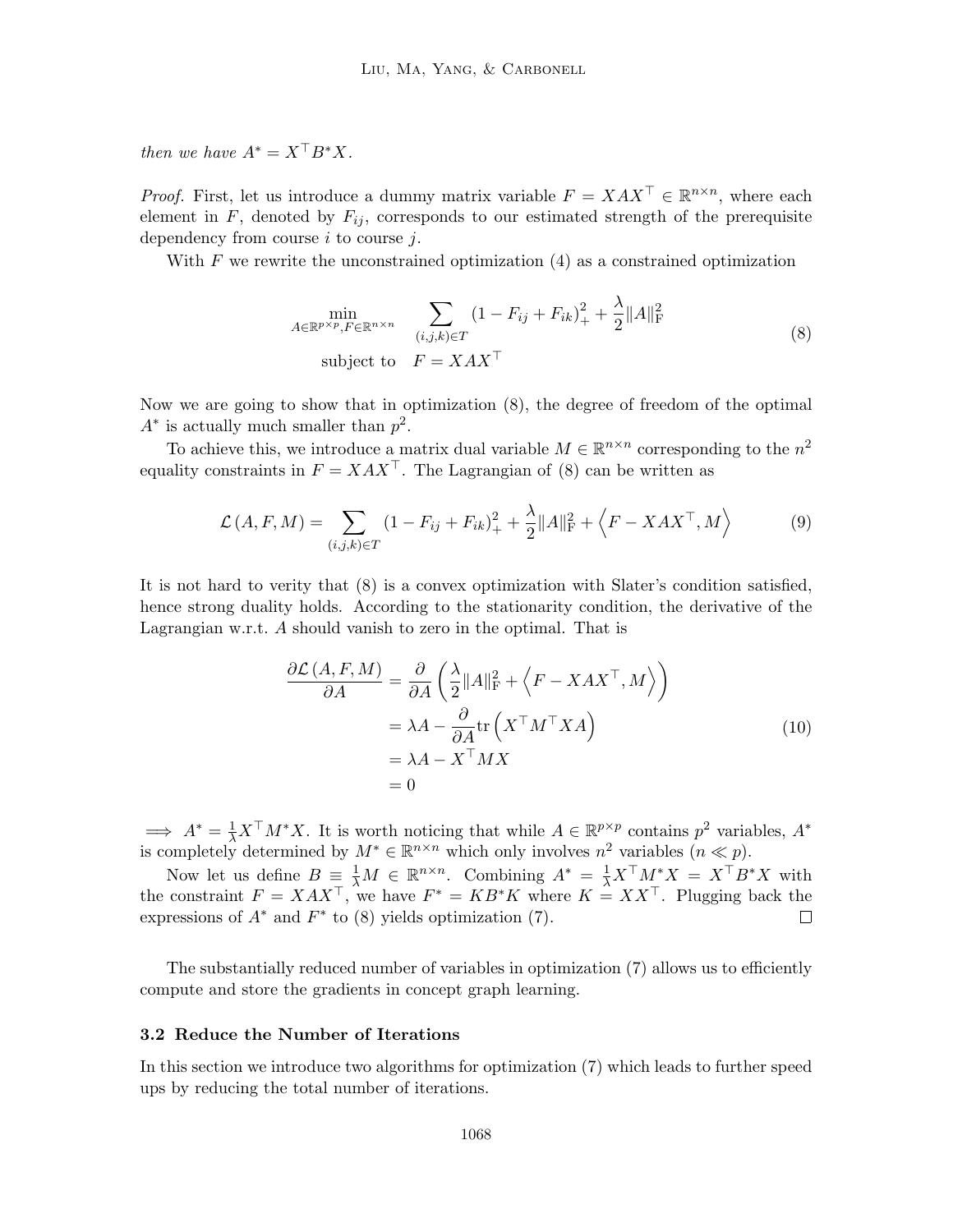### 3.2.1 Accelerated Gradient Descent

Although gradient descent is readily applicable to (7), the convergence can become slow as we approach the optimal. The smoothness of our objective function (with the squared hinge loss) enables us to deploy Nestrerov's accelerated gradient descent (Nesterov, 1983, 1988), ensuring a faster convergence rate of  $O(t^{-2})$  against the rate of  $O(t^{-1})$  for gradient descent, where  $t$  is the number of gradient steps.

Recall that in Section 3 we have  $F = XAX^{\top} = KBK$ . Denote by  $\delta_{ijk} = (1 - F_{ij} + F_{ik})_{+}$ and by  $e_i$  the *i*-th unit vector in  $\mathbb{R}^n$ .

The gradient of the objective in (7) w.r.t. B is

$$
\nabla_B = \sum_{(i,j,k)\in T} \nabla (1 - F_{ij} + F_{ik})_+^2 + \frac{\lambda}{2} \nabla \langle F, B \rangle
$$
  
\n
$$
= -2 \sum_{(i,j,k)\in T} \delta_{ijk} \nabla (F_{ij} - F_{ik}) + \frac{\lambda}{2} \nabla \text{tr} (BKB^\top K)
$$
  
\n
$$
= -2 \sum_{(i,j,k)\in T} \delta_{ijk} \left[ \nabla \text{tr} (BKe_j e_i^\top K) - \nabla \text{tr} (BKe_k e_i^\top K) \right] + \lambda KBK
$$
  
\n
$$
= -2K \left[ \sum_{(i,j,k)\in T} \delta_{ijk} \left( e_i e_j^\top - e_i e_k^\top \right) \right] K + \lambda F
$$
 (11)

Despite the large number of course-level triplets in T, matrix  $\sum_{(i,j,k)\in T}\delta_{ijk}\left(e_ie_j^\top - e_ie_k^\top\right)$ of size  $n \times n$  can still be computed efficiently since the majority of those triplets are "inactive" (i.e.  $\delta_{ijk} = 0$  for a large number of triplet  $(i, j, k)$ ) during the optimization. In fact, the number of operations required for evaluating the  $\delta_{ijk}$ 's can be substantially reduced by maintaining specialized data structures such as the order statistics tree (Cormen, Leiserson, Rivest, & Stein, 2001), which has recently been exploited to speed up the gradient computation of rankSVM (Lee & Lin, 2014; Airola, Pahikkala, & Salakoski, 2011).

Detailed implementation of CGL.Rank with accelerated gradient descent is summarized in Algorithm 1.

#### 3.2.2 Inexact Newton Method

It often turns out that the bottleneck of gradient computation, after variable reduction, is a dense matrix-matrix multiplication in the complexity around  $O(n^{2.373})$  (Davie & Stothers, 2013). The multiplication is affordable in our case since the number of courses  $n$  we are dealing with is up to few thousands. However, to scale to substantially larger data collections, one may need to either consider further pruning the per-iteration complexity through techniques such as low-rank kernel approximation (Williams & Seeger, 2001), or further reducing the total number of iterations. In this section, we focus on the latter by incorporating second-order information using Newton's method.

The Newton's method we are going to derive is inexact (Dembo, Eisenstat, & Steihaug, 1982). That is, we are about to approximate the Newton direction in each iteration by approximately solving a linear system via preconditioned Conjugate Gradient method (PCG) without inverting the Hessian. In fact, we are going to avoid explicitly writing the Hessian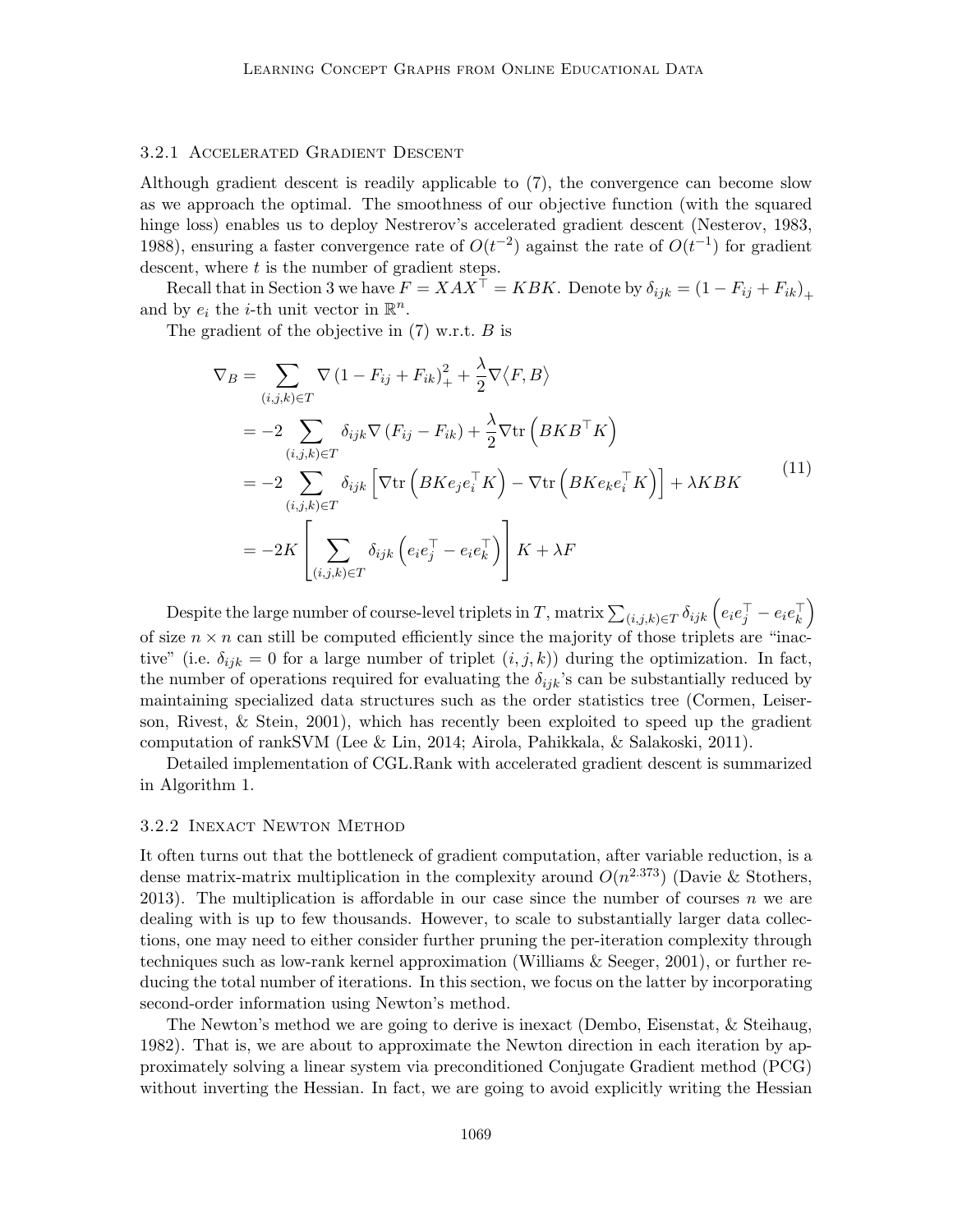Algorithm 1 CGL.Rank with Nestrerov's Accelerated Gradient Descent

1: procedure CGL.RANK.NESTREROV $(X, T, \lambda, \eta)$ 2:  $K \leftarrow XX^{\top}, B \leftarrow 0, Q \leftarrow 0$ 3:  $t \leftarrow 1$ 4: while not converge do 5:  $\Delta \leftarrow 0$ 6:  $F \leftarrow KBK$ 7: for  $(i, j, k)$  in T do 8:  $\delta_{ijk} \leftarrow 1 - F_{ij} + F_{ik}$ 9: if  $\tilde{\delta}_{ijk} > 0$  then 10:  $\Delta_{ij} \leftarrow \Delta_{ij} + \tilde{\delta}_{ijk}$ 11:  $\Delta_{ik} \leftarrow \Delta_{ik} - \tilde{\delta}_{ijk}$ 12:  $P \leftarrow B - \eta (\lambda F - 2K\Delta K)$ 13:  $B \leftarrow P + \frac{t-1}{t+2} (P - Q)$ 14:  $Q \leftarrow P$ 15:  $t \leftarrow t + 1$ 16:  $A \leftarrow X^{\top} BX$ 17: return A

during the entire optimization process, since our Hessian  $H \in \mathbb{R}^{n^2 \times n^2}$  (corresponding to the  $n^2$  model parameters in  $B \in \mathbb{R}^{n \times n}$  is extremely large.

Denote by  $\otimes$  the Tensor (Kronecker) product operator between matrices, and by  $e_{ij}$  =  $e_i \otimes e_j$  the  $(i \times n + j)$ -th unit vector in  $\mathbb{R}^{n^2}$ . The Hessian for (7) can be explicitly derived

$$
H = 2(K \otimes K) \Lambda (K \otimes K) + \lambda K \otimes K \tag{12}
$$

where  $\Lambda$  is a shorthand for  $\sum_{(i,j,k)\in T} (e_{ij} - e_{ik}) (e_{ij} - e_{ik})^\top$ .

Denote by "vec" the vectorization operator which concatenates the columns of a matrix into a single vector. Based on (11) and (12) one can verify it is always true that vec  $(\nabla_B) \equiv$  $H \text{vec}(B) - 2(K \otimes K) \sum_{(i,j,k) \in T} (e_{ij} - e_{ik}).$  Therefore, the Newton update is

$$
\begin{aligned}\n\text{vec}(B) &\leftarrow \text{vec}(B) - H^{-1}\text{vec}(\nabla_B) \\
&= \text{vec}(B) - H^{-1} \left[ H \text{vec}(B) - 2\left(K \otimes K\right) \sum_{(i,j,k) \in T} \left(e_{ij} - e_{ik}\right) \right] \\
&= 2H^{-1} \left(K \otimes K\right) \sum_{(i,j,k) \in T} \left(e_{ij} - e_{ik}\right) \\
&= 2\left[\Lambda \left(K \otimes K\right) + \lambda I_{n^2}\right]^{-1} \sum_{(i,j,k) \in T} \left(e_{ij} - e_{ik}\right)\n\end{aligned} \tag{13}
$$

Though it is even intractable to compute the  $n^2 \times n^2$  matrix inside the inverse operation in (13), the updated vec(B) (or matrix B) can be well approximated by solving the following linear system via PCG iterative method

$$
2\sum_{(i,j,k)\in T} (e_{ij} - e_{ik}) = \Lambda(K \otimes K) \operatorname{vec}(B) + \lambda \operatorname{vec}(B)
$$
\n(14)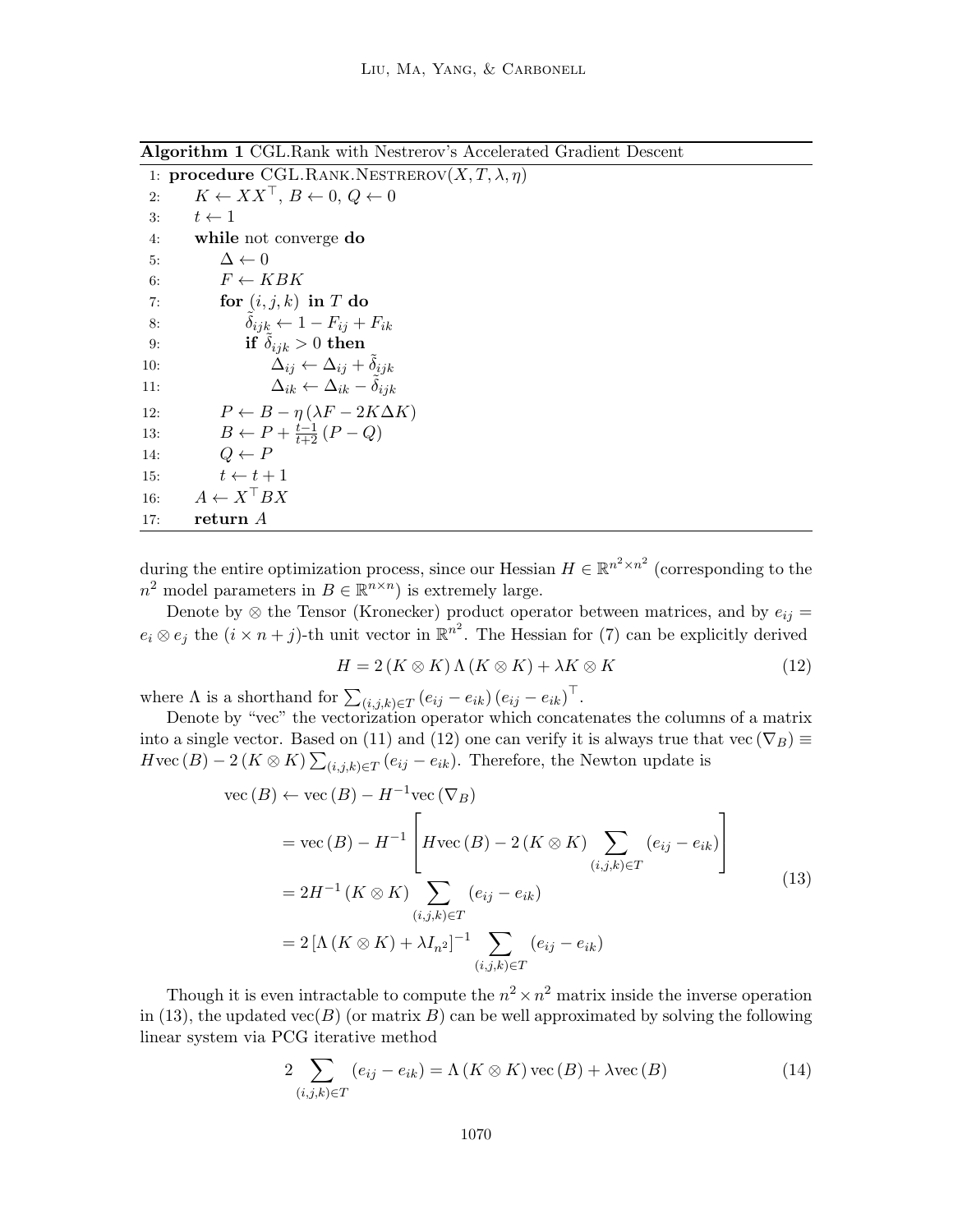The computation bottleneck of PCG lies in matrix-vector multiplication  $\Lambda(K \otimes K)$  vec  $(B)$ , which seems expensive and requires a huge dense matrix  $K \otimes K \in \mathbb{R}^{n^2 \times n^2}$  to be stored in the memory. Interestingly, we can equivalently write the expression as  $\Lambda$ vec  $(KBK)$  by playing the "vec" trick for Tensor (Kronecker) product (Van Loan, 2000). After reformulation, the aforementioned matrix-vector multiplication becomes affordable since  $vec(KBK)$  can be computed in  $O(n^{2.373})$  and  $\Lambda$  is highly sparse.

The above suggests the complexity in each iteration of PCG is as cheap as that in each gradient step. We also empirically observed that the inexact Newton method only requires a small constant number (typically 3-5) of Newton updates to reach the optimal, and on average for each Newton update only 10 PCG iterations suffice to yield good results.

# 4. Learning a Sparse Concept Graph

Notice the CGL algorithm we studied so far produces a fully dense concept graph A. However, it is commonly believed that dependencies among the knowledge concepts should be highly sparse. A sparse concept graph is also desirable for visualization purposes thus allowing more intuitive user-exploration. For these reasons, in this section we modify our CGL algorithm to produce sparse graphs (sparse-CGL).

It is straightforward to enforce sparsity by replacing the  $\ell_2$ -norm over concept graph A in the original CGL formulation to be the  $\ell_1$ -norm defined as  $||A||_1 := \sum_{i,j} |a_{ij}|$ . In this case, the sparse CGL optimization objective can be cast as

$$
\min_{A \in \mathbb{R}^{p \times p}} \quad \sum_{(i,j,k) \in \mathcal{T}} \left( 1 - x_i^\top A x_j + x_i^\top A x_k \right)_+^2 + \lambda \|A\|_1 \tag{15}
$$

Optimization (15) can be viewed as a generalization of LASSO (which is known to produce sparse solutions), except that we are using a pairwise squared hinge loss and that the coefficients are in matrix forms. Unlike in LASSO where one optimizes over a vector coefficient, the parameter space for (15) is a high-dimensional matrix of extremely large size.

Due to the presence of the  $\ell_1$ -norm in the objective function, our previous parameter reduction techniques for CGL can no longer be applied to sparse CGL. In the following, we are going to focus on directly carrying out optimization w.r.t. A. This is feasible because storing a large but highly sparse concept graph is much cheaper than in the dense case.

### 4.1 Efficient Optimization for Sparse-CGL

Although sub-gradient methods can be directly applied to minimizing the non-smooth objective in (15), they suffer from slow convergence rate through both theoretical and empirical perspectives. Commonly used optimization solvers for  $\ell_1$  regularization such as the coordinate descent (CD) (Tseng & Yun, 2009; Chang, Hsieh, & Lin, 2008) no longer has the closed-form solution in our case for each sub-step, and needs as many as  $p^2$  steps to go over even a single cycle of all the model parameters in A.

## 4.1.1 Proximal Gradient Descent

Among the family of first-order methods, proximal gradient descent (PGD) has been widely applied to objective functions involving non-smooth components. It enjoys several desir-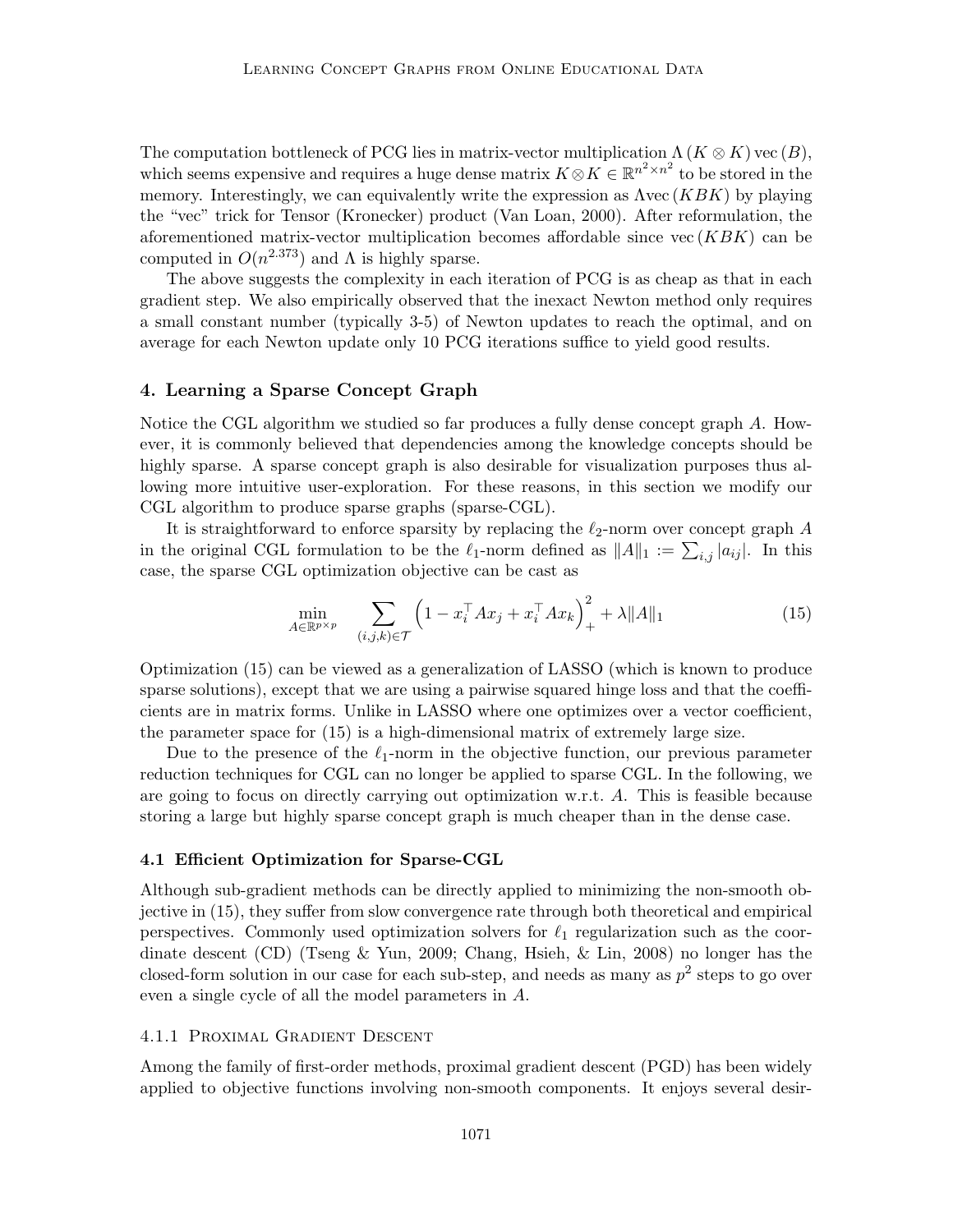able computational properties, including having the same order of convergence rate as the gradient descent even when applied to non-smooth objective functions. Each updating step of PGD can be efficiently performed as long as the proximal operation is efficient.

The proximal operator for sparse CGL in (15) is defined as

$$
\text{prox}_{t_k}(A) := \underset{Z \in \mathbb{R}^{p \times p}}{\text{argmin}} \quad \frac{1}{2t_k} \|A - Z\|_2^2 + \lambda \|Z\|_1 \tag{16}
$$

where  $t_k$  is the step size for the k-th iteration. The solution for optimization (16) can be expressed concisely in a closed-form:

$$
\text{prox}_{t_k}(A) = S_{\lambda t_k}(A) \tag{17}
$$

where  $S_{\tau}: \mathbb{R}^{p \times p} \mapsto \mathbb{R}^{p \times p}$  is known as the soft-thresholding operator (parameterized by  $\tau$ ) applied to each element in A. That is,  $\forall i, j$ 

$$
[S_{\tau}(A)]_{ij} = \begin{cases} A_{ij} - \tau & A_{ij} > \tau \\ 0 & -\tau \le A_{ij} \le \tau \\ A_{ij} + \tau & A_{ij} < -\tau \end{cases}
$$
(18)

With the proximal operator  $prox_{t_k}(A) \equiv S_{\lambda t_k}(A)$ , PGD iteratively applies

$$
A^{(k)} = \text{prox}_{t_k} \left( A^{(k-1)} - t_k \nabla g(A^{(k-1)}) \right) = S_{\lambda t_k} \left( A^{(k-1)} - t_k \nabla g(A^{(k-1)}) \right) \tag{19}
$$

until the model converges. In the above expression  $\nabla g(A)$  denotes the gradient of the first term in optimization (15), which can be further recast as

$$
\nabla g\left(A^{(k-1)}\right) = -2 \sum_{(i,j,k)\in\mathcal{T}} \delta_{ijk} x_i (x_j - x_k)^\top \tag{20}
$$

$$
= -2X^{\top} \left( \sum_{(i,j,k)\in\mathcal{T}} \delta_{ijk} e_i (e_j - e_k)^{\top} \right) X \tag{21}
$$

$$
= -2X^{\top} \Delta X \tag{22}
$$

For sparse CGL, PGD is guaranteed to reach the global optimal since both the smooth and non-smooth components in the objective function (15) are convex over A.

#### 4.1.2 PGD with Nesterov's Acceleration

Similar to the gradient descent for CGL discussed in previous section 3.2.1, the convergence rate of PGD for sparse-CGL can be further accelerated by applying the Nesterov's method. In this case, we replace (19) in PGD with

$$
P^{(k)} = S_{\lambda t_k} \left( A^{(k-1)} - t_k \nabla g \left( A^{(k-1)} \right) \right)
$$
 (23)

$$
A^{(k)} = P^{(k)} + \frac{k-1}{k+2} \left( P^{(k)} - P^{(k-1)} \right)
$$
 (24)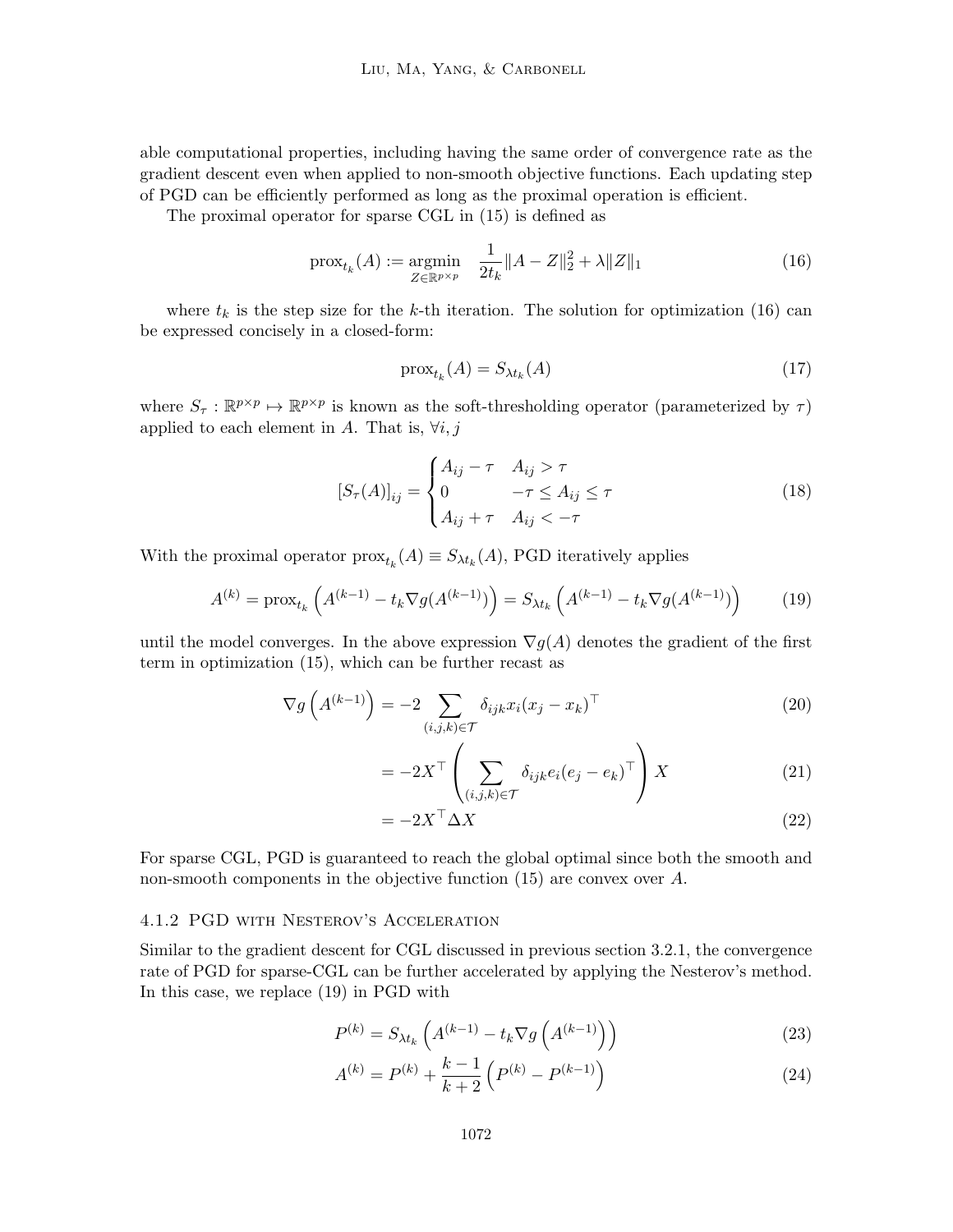Algorithm 2 Sparse CGL.Rank with Accelerated PGD

|     | 1: procedure SPARSE.CGL.RANK $(X, T, \lambda, \eta)$                                    |
|-----|-----------------------------------------------------------------------------------------|
| 2:  | $A \leftarrow 0_{p \times p}, P \leftarrow 0_{p \times p}, Q \leftarrow 0_{p \times p}$ |
| 3:  | $k \leftarrow 1$                                                                        |
| 4:  | while not converge do                                                                   |
| 5:  | $\Delta \leftarrow 0_{n \times n}$                                                      |
| 6:  | $F \leftarrow XAX^{\top}$                                                               |
| 7:  | for $(i, j, k)$ in T do                                                                 |
| 8:  | $\delta_{ijk} \leftarrow 1 - F_{ij} + F_{ik}$                                           |
| 9:  | if $\delta_{ijk} > 0$ then                                                              |
| 10: | $\Delta_{ij} \leftarrow \Delta_{ij} + \delta_{ijk}$                                     |
| 11: | $\Delta_{ik} \leftarrow \Delta_{ik} - \delta_{iik}$                                     |
| 12: | for $j = 1, 2 \ldots p$ do                                                              |
| 13: | $P_i = S_{\lambda t_k} \left( A_i + 2t_k X^\top \Delta X_i \right)$                     |
| 14: | $A \leftarrow P + \frac{k-1}{k+2} (P - Q)$                                              |
| 15: | $Q \leftarrow P$                                                                        |
| 16: | $k \leftarrow k+1$                                                                      |
| 17: | return A                                                                                |

where we use  $P \in \mathbb{R}^{p \times p}$  to capture the "momentum" information from historical iterations. As gradient descent and PGD, the convergence of accelerated PGD is guaranteed for sparse CGL but with a substantially faster rate.

One might be concerned that in both (19) and (23), the gradient  $\nabla g$   $(A^{(k-1)})$  is a dense matrix by definition (20) and therefore can be expensive in memory consumption throughout the optimization. To address this issue, recall the soft-thresholding  $S_{\lambda t_k}$  operator is applied element-wisely to its input. Let  $P_i^{(k)}$  $i^{(k)}$  be the *i*-th column of  $P^{(k)}$ , we have

$$
P_i^{(k)} = S_{\lambda t_k} \left[ A_i^{(k-1)} - t_k \nabla_g \left( A^{(k-1)} \right)_i \right] \tag{25}
$$

$$
= S_{\lambda t_k} \left( A_i^{(k-1)} + 2t_k X^\top N X_i \right) \tag{26}
$$

The above suggests sequentially threshold  $A^{(k-1)} - t_k \nabla g (A^{(k-1)})$  via  $S_{\lambda t_k}$  column-bycolumn, and only store the resulting sparse column vectors (the  $P_i^{(k)}$  $\mathbf{e}_i^{(\kappa)}$ 's) without storing  $\nabla_g\left(A^{(k-1)}\right)$ . Details of accelerated PGD for sparse CGL.Rank is summarized in Alg. 2.

### 5. Transductive Concept Graph Learning

In real scenarios, the observed course-level prerequisite links are highly sparse. For example, only 1,173 out of 2,694,681 (0.043%) all possible links has been observed in the MIT data collection. Meanwhile, we notice that the features of unlabeled course-level links are already given, and are massively available during the training phase. We argue that transductive learning should be particular effective in this case for the following reasons:

1. It helps better leverage the unlabeled data by allowing the information to propagate through both the labeled and unlabeled course pairs.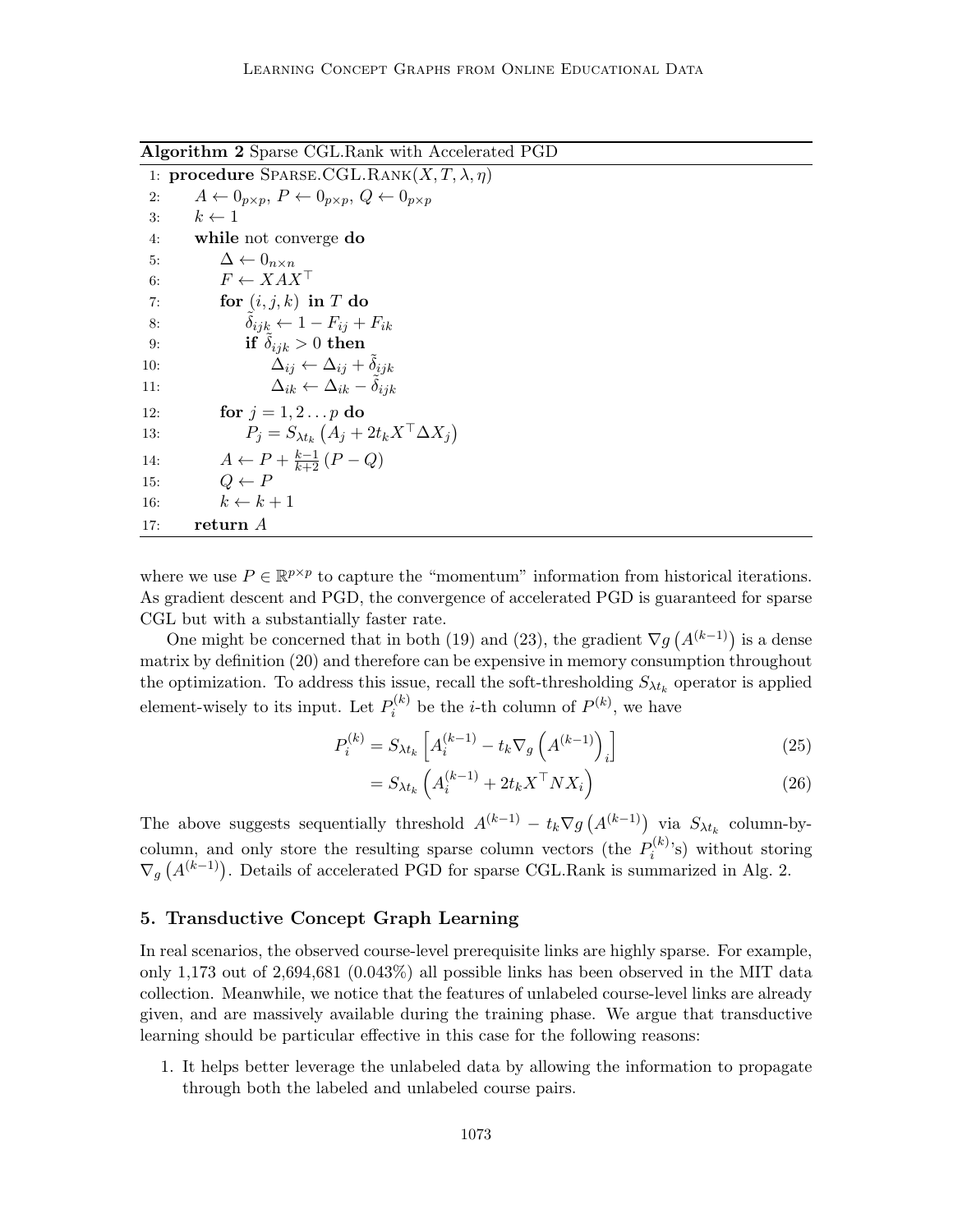2. It makes weaker assumptions about the unlabeled (missing) links. This is in contrast to our previous CGL formulation where all unobserved links are implicitly treated as negative examples.

To derive transductive CGL, we start with the following equivalent form of CGL, which can be derived by eliminating A in the original CGL optimization via the constraint  $F = XAX^{\top}$ .

$$
\min_{F \in \mathbb{R}^{n \times n}} \quad \sum_{(i,j,k) \in T} (1 - F_{ij} + F_{ik})_+^2 + \frac{\lambda}{2} vec(F)^\top (K \otimes K)^{-1} vec(F) \tag{27}
$$

By viewing the second term in (27) as the negative log-likelihood, we see that the original CGL formulation essentially assumes  $vec(F)$  is sampled from a Gaussian prior distribution with covariance matrix  $K \otimes K$  where  $K = XX^{\top}$ .

To allow transduction over both the labeled and unlabeled course-level links, we propose to replace the inverse pairwise kernel matrix  $K \otimes K$  in (27) with its associated graph Laplacian matrix  $\mathcal{L}_{\otimes}$  in  $\mathbb{R}^{n^2 \times n^2}$  (Chung, 1997), following the previous work on label propagation (Zhu, 2005) and spectral kernel design (Zhang & Ando, 2006). Formally, define

$$
\mathcal{L}_{\otimes} := D_{\otimes}^{-\frac{1}{2}} \left( D_{\otimes} - K \otimes K \right) D_{\otimes}^{-\frac{1}{2}} \tag{28}
$$

where  $D_{\otimes}$  is an  $n^2 \times n^2$  diagonal matrix with each of its diagonal elements equal to the corresponding row-sum (degree) of  $K \otimes K$ . When the kernel matrix K has been symmetrically normalized, it is not hard to show that the above definition (28) reduces to

$$
\mathcal{L}_{\otimes} = I - K \otimes K \tag{29}
$$

In this case,  $vec(F)\mathcal{L}_{\otimes}vec(F)$  becomes the (normalized) manifold regularizer (Zhu, Ghahramani, & Lafferty, 2003) which enforces our predictions in  $F$  to be smooth over the graph of course-level links with adjacency matrix  $K \otimes K$ . In particular, we have

$$
vec(F)^{\top} \mathcal{L}_{\otimes} vec(F) \equiv \sum_{(i,j),(i',j')} k_{ii'} k_{jj'} (F_{i,j} - F_{i',j'})^2
$$
 (30)

Given two course-level links  $(i, j)$  and  $(i', j')$ , recall that  $k_{ii'}$  defines the similarity between i and i',  $k_{jj'}$  denotes the similarity between j and j'. Hence  $k_{ii'}k_{jj'}$  denotes the similarity between  $(i, j)$  and  $(i', j')$ , and minimizing (30) essentially enforces similar course-level links to share similar prerequisite strength.

With the intuitions above, we cast the optimization for transductive CGL as

$$
\min_{F \in \mathbb{R}^{n \times n}} \quad \sum_{(i,j,k) \in T} (1 - F_{ij} + F_{ik})_+^2 + \frac{\lambda}{2} \text{vec}(F)^\top \mathcal{L}_{\otimes} \text{vec}(F) \tag{31}
$$

#### 5.1 Efficient Optimization over the Course-Level Links

It is worth mentioning that though the graph Laplacian matrix  $\mathcal{L}_{\otimes}$  of course-level links is extremely large, it is also highly structured. As a result, we are able to carry out operations involving  $\mathcal{L}_{\otimes}$  fairly efficiently. Moreover, we are going to show that the explicit storage of the full graph Laplacian can be avoided during the entire optimization.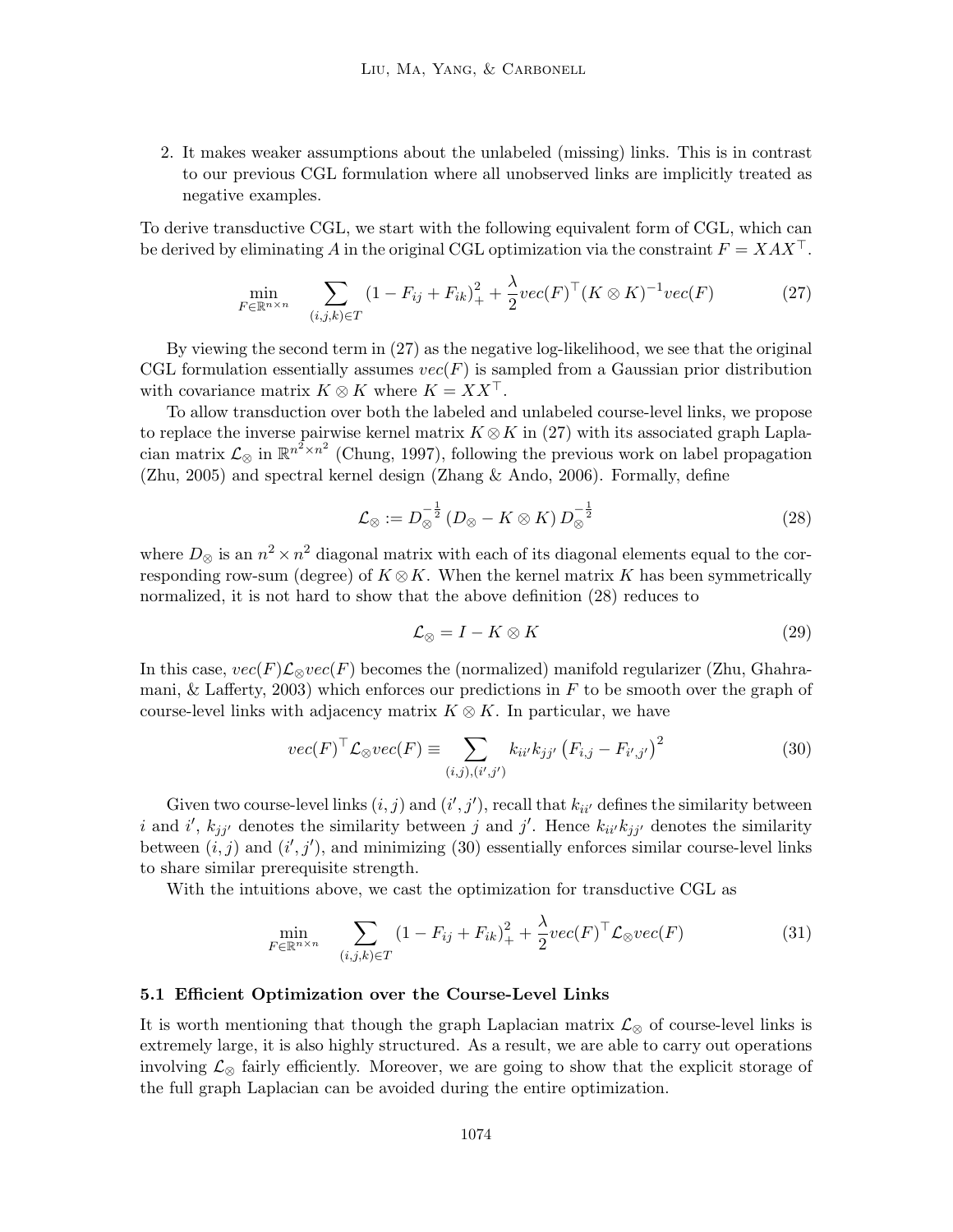Algorithm 3 trans-CGL.Rank with accelerated GD

|     | 1: <b>procedure</b> CGL.RANK.NESTREROV $(X, T, \lambda, \eta)$                        |
|-----|---------------------------------------------------------------------------------------|
| 2:  | $K \leftarrow XX^{\top}, F \leftarrow \text{rand}(n, n), Q \leftarrow 0_{n \times n}$ |
| 3:  | $t \leftarrow 1$                                                                      |
| 4:  | while not converge do                                                                 |
| 5:  | $\Delta \leftarrow 0_{n \times n}$                                                    |
| 6:  | for $(i, j, k)$ in T do                                                               |
| 7:  | $\delta_{ijk} \leftarrow 1 - F_{ij} + F_{ik}$                                         |
| 8:  | if $\delta_{ijk} > 0$ then                                                            |
| 9:  | $\Delta_{ij} \leftarrow \Delta_{ij} + \delta_{ijk}$                                   |
| 10: | $\Delta_{ik} \leftarrow \Delta_{ik} - \delta_{iik}$                                   |
| 11: | $P \leftarrow F - \eta (\lambda F - \lambda K F K - 2\Delta)$                         |
| 12: | $F \leftarrow P + \frac{t-1}{t+2} (P - Q)$                                            |
| 13: | $Q \leftarrow P$                                                                      |
| 14: | $t \leftarrow t + 1$                                                                  |
| 15: | $A \leftarrow X^{\top} K^{-1} F K^{-1} X$                                             |
| 16: | return A                                                                              |
|     |                                                                                       |

In the following, we describe how gradient computation can be carried out for trans-CGL. The gradient of the transductive CGL objective in  $(31)$  w.r.t. F is

$$
\nabla_F = \sum_{(i,j,k)\in T} \nabla \left(1 - F_{ij} + F_{ik}\right)_+^2 + \lambda vec^{-1} \left(\mathcal{L}_{\otimes} vec(F)\right) \tag{32}
$$

$$
= -2 \sum_{(i,j,k)\in T} \delta_{ijk} \nabla (F_{ij} - F_{ik}) + \lambda vec^{-1} \left[ (I - K \otimes K) vec(F) \right]
$$
\n(33)

$$
= -2 \left[ \sum_{(i,j,k)\in T} \delta_{ijk} e_i (e_j - e_k)^\top \right] + \lambda vec^{-1} (vec(F)) - \lambda vec^{-1} [(K \otimes K) vec(F)] \quad (34)
$$

$$
= -2\Delta + \lambda F - \lambda KFK \tag{35}
$$

where  $\Delta := \left[ \sum_{(i,j,k) \in T} \delta_{ijk} e_i (e_j - e_k)^\top \right]$ . In order to obtain the last equality, we have again applied the vectorization trick (Van Loan, 2000) for Tensor (Kronecker) product to the third term. Note that the expression of gradient in (35) doesn't involve any tensor-type operation, despite the huge Laplacian matrix  $\mathcal{L}_{\otimes} \in \mathbb{R}^{n^2 \times n^2}$  in the original objective function.

Second-order methods, such as the inexact Newton method are applicable to trans-CGL. We omit the details since the derivations are similar to that for CGL.

# 5.2 Projecting Back to the Concept-Level Links

The objective for transductive CGL (31) only involves the course-level prerequisite strength F instead of the concept-level graph A. In order to recover  $A^*$  from the optimal solution  $F^*$  for (31), we consider solving the following optimization problem

$$
\min_{A \in \mathbb{R}^{p \times p}} \|A\|_2^2 \quad \text{subject to} \quad F^* = XAX^\top \tag{36}
$$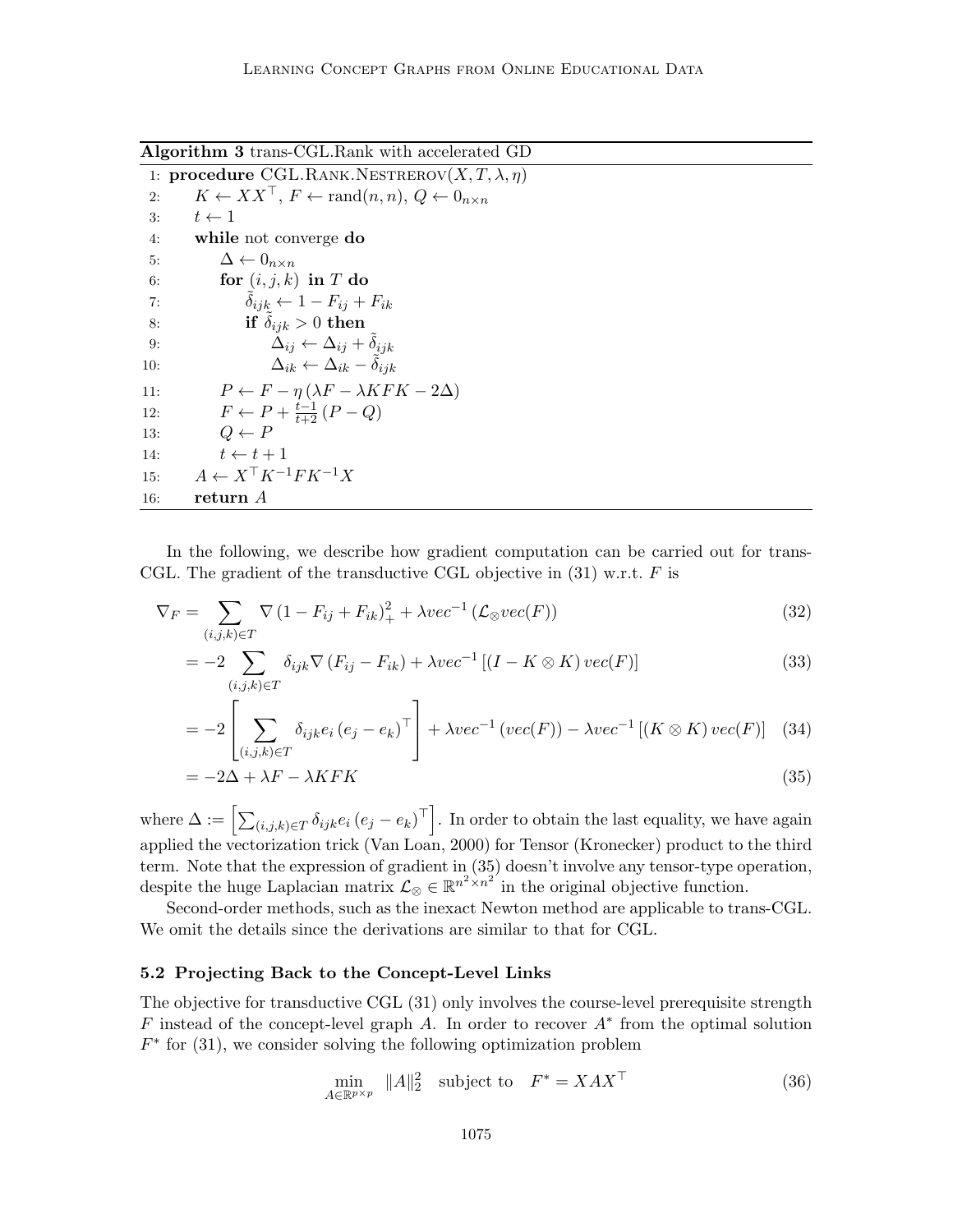| University | $#$ Courses | $#$ Prerequisites | $#$ Words |
|------------|-------------|-------------------|-----------|
| MIT        | 2322        | 1173              | 15396     |
| Caltech    | 1048        | 761               | 5617      |
| <b>CMU</b> | 83          | 150               | 1955      |
| Princeton  | 56          |                   | 454       |

Table 1: Datasets Statistics

where the bilinear system  $F^* = XAX^\top$  is under-determined as the total number of concepts p is assumed to be greater than the number of courses n. While there can be multiple feasible concept graphs associated with  $F^*$ , (36) aims to pick the concept graph with minimum norm (which usually indicates strong generalization ability).

Solution for optimization (36) can be derived from its stationarity condition, and can be written in the closed-form as follows

$$
A^* = X^\top K^{-1} F^* K^{-1} X \tag{37}
$$

Details of the accelerated gradient descent for trans-CGL.Rank, including the recovery step for the concept graph, are summarized in Alg. 3.

## 6. Experiments

We collected course listings, including course descriptions and available prerequisite structure from MIT OpenCourseWare, Caltech, CMU and Princeton<sup>2</sup>. The first two were complete course catalogs, and the latter two required spidering and scraping, and hence we collected only Computer Science and Statistics for CMU, and Mathematics for Princeton. This implies that we can test within-university prerequisite discovery for all four—though MIT and Caltech will be most comprehensive—and cross-university only for university pairs where the training university contains the disciplines in the test university.

Table 1 summarizes the datasets statistics.

To evaluate performance, we use the Mean Average Precision (MAP) which has been the preferred metric in information retrieval for evaluating ranked lists, and the Area Under the Curve of ROC (ROC/AUC or simply AUC) which is popular in link detection evaluations.

### 6.1 Within-University Prerequisite Prediction

We tested all the methods on the dataset from each university. We used one third of the data for testing, and the remaining two thirds for training and validation. We conducted 5-fold cross validation on the training two-thirds, i.e., trained the model on 80% of the training/validation dataset, and tuned extra parameters on the remaining 20%. We repeated this process 5 times with a different 80-20% spit in each run. The results of the 5 runs were averaged in reporting results. Figure 3 and Table 2 summarize the results of CGL.Rank, CGL.Class, 1NN and SVM. All the methods used the English words as the representation scheme in this first set of experiments.

<sup>2.</sup> The datasets are available at http://nyc.lti.cs.cmu.edu/teacher/dataset/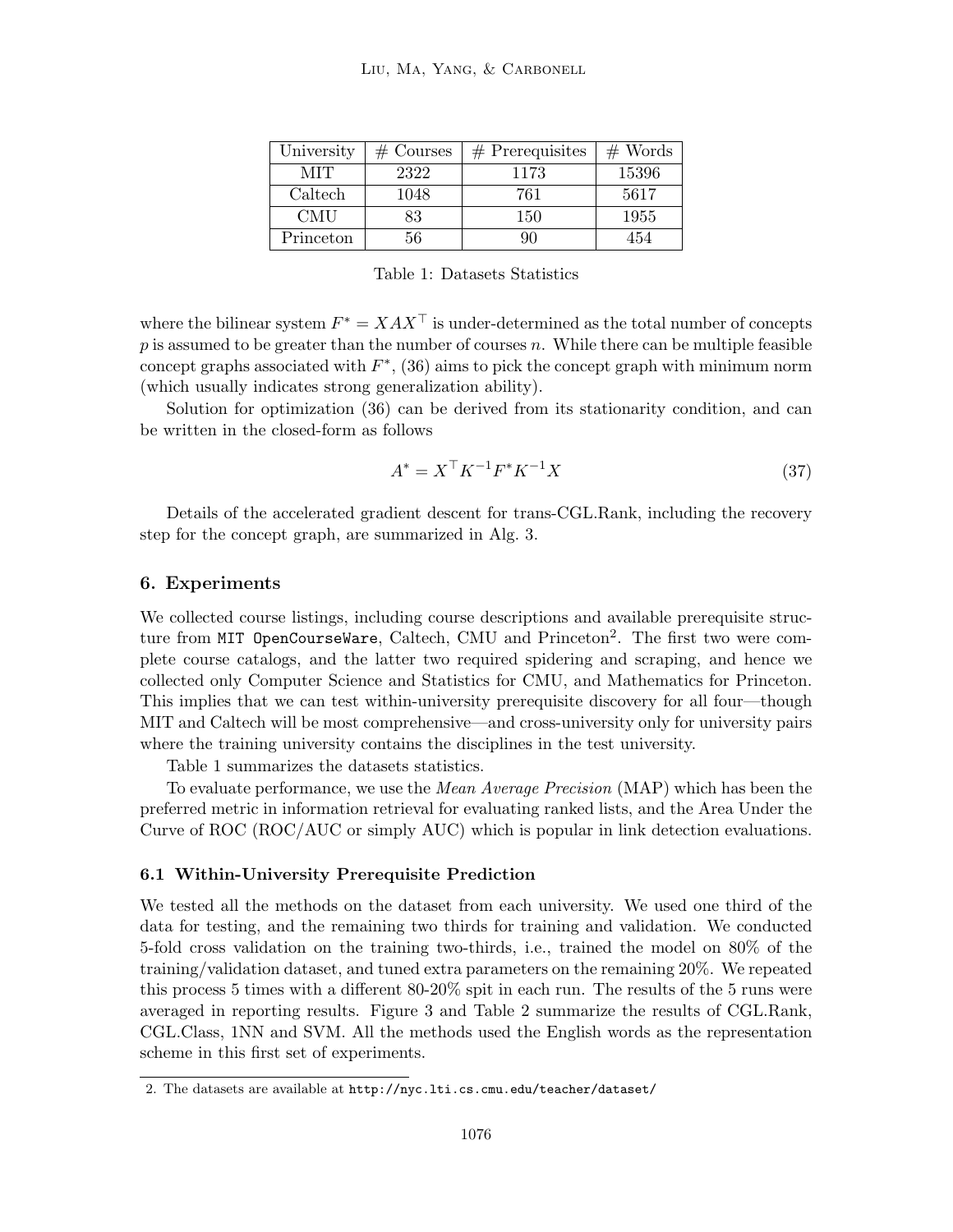

Figure 3: Different methods in within-university prerequisite prediction: All the methods used words as concepts.

| Algorithm                     | Data                        | <b>AUC</b> | MAP        |  |
|-------------------------------|-----------------------------|------------|------------|--|
| CGL.Rank                      | <b>MIT</b>                  | 0.96       | 0.46       |  |
| CGL.Class                     | MIT                         | 0.86       | 0.34       |  |
| 1NN                           | MІT                         | 0.76       | 0.30       |  |
| SVM                           | MIT                         | 0.78       | 0.04       |  |
| CGL.Rank                      | Caltech                     | 0.95       | 0.33       |  |
| CGL.Class                     | Caltech                     | 0.86       | 0.27       |  |
| 1NN                           | Caltech                     | 0.60       | 0.16       |  |
| SVM                           | Caltech                     | 0.74       | 0.03       |  |
| $\overline{\text{CGL}}$ .Rank | $\mathop{\rm CMU}\nolimits$ | 0.79       | 0.55       |  |
| CGL.Class                     | <b>CMU</b>                  | 0.70       | 0.38       |  |
| 1NN                           | CMU                         | 0.75       | 0.43       |  |
| <b>SVM</b>                    | CMU                         | 0.64       | $\rm 0.30$ |  |
| CGL.Rank                      | Princeton                   | 0.92       | 0.69       |  |
| CGL.Class                     | Princeton                   | 0.89       | 0.61       |  |
| 1NN                           | Princeton                   | 0.82       | 0.58       |  |
| SVM                           | Princeton                   | 0.71       | 0.31       |  |

Table 2: Results of within-university prerequisite prediction using words as concepts.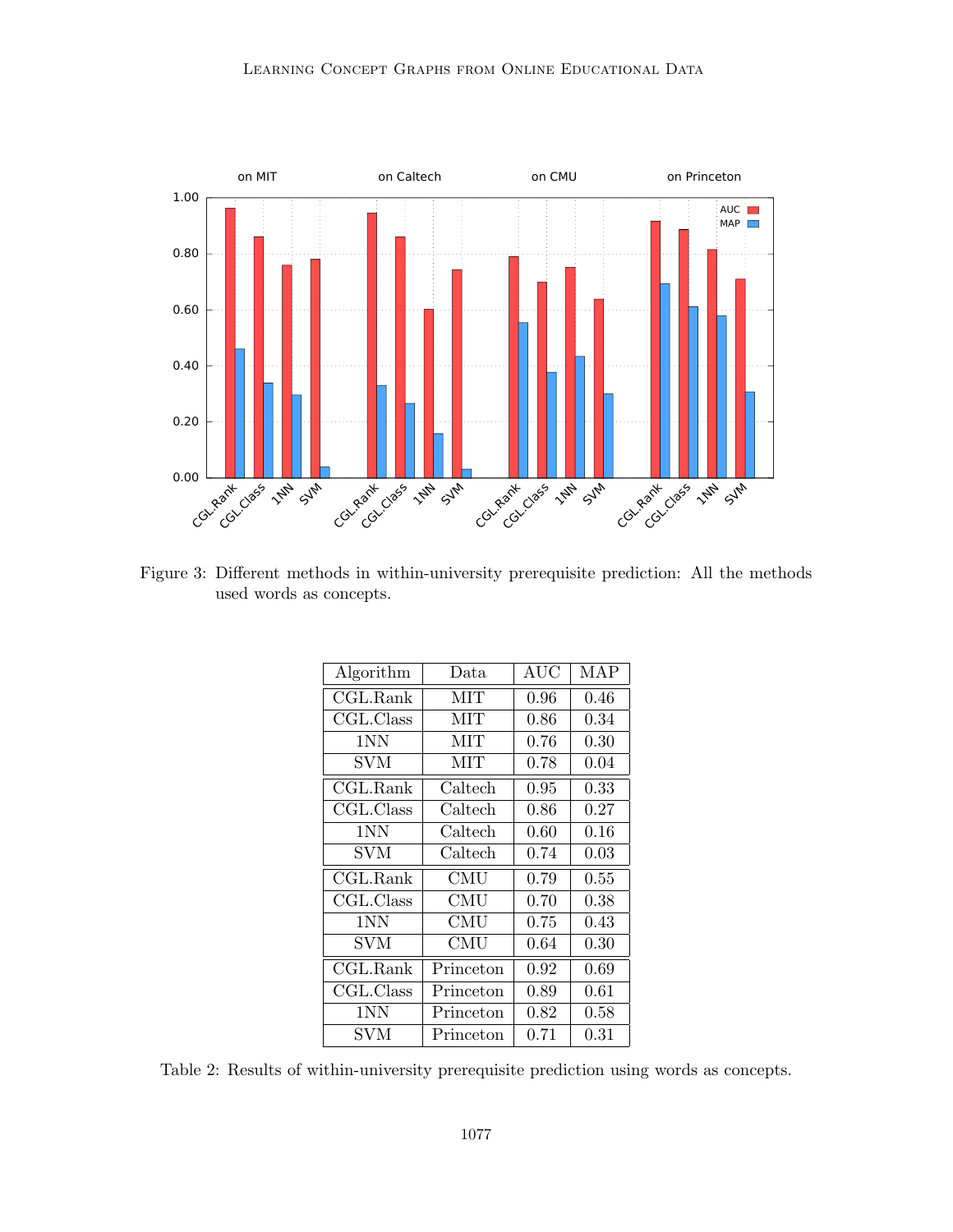Notice that the AUC scores for all methods are much higher than the MAP scores. The high AUC scores derive in large part from the fact that AUC gives an equal weight to the system-predicted true positives, regardless of their positions in system-produced ranked lists. On the other hand, MAP weighs more heavily the true positives in higher positions of ranked lists. In other words, MAP measures the performance of a system in a harder task: Not only the system needs to find the true positives (along with false positives), it also needs to rank them higher than false positives as possible in order to obtain a high MAP score. Using a more concrete example, a totally useless system which makes positive or negative predictions at random with 50% of the chances will have an AUC score of 50%. But this system will have an extremely low score in MAP because the chance for a true positive to randomly appear in the top of a ranked list will be low when true negatives dominate in the domain. Our datasets are from such a domain because each course only requires a very small number of other courses as prerequisites. Back to our original point, regardless the popularity of AUC in link detection evaluations, its limitation should be recognized: the relative performance among methods is more informative than the absolute values of AUC.

As we can see in Figure 3, the relative ordering of the methods in AUC and MAP are indeed highly correlated across all the datasets. MAP emphasizes positive instances in the top portion of each ranked list, and hence is more sensible for measuring the usefulness of the system where the user interacts with the system-recommended ranked list of prerequisites per query (a course in the test set).

Comparing the results of all the methods, we see that CGL.Rank clearly dominates the others in both AUC and MAP on most datasets. CGL.Class is the second best, outperforming 1NN and SVM. Comparing 1NN and SVM, these two methods are comparable in AUC on average; however, 1NN is better than SVM in MAP on all the four datasets.

One may wonder why SVM has the relatively poor performance in course-level prerequisite prediction and in particular under the MAP metric, given that it works well for text classification and learning to rank for retrieval in general. We argue that SVM is suffering from the major difficulty in prerequisite prediction due to the extremely sparse labeled positive training instances (prerequisite pairs). Recall that in text classification SVM optimizes one w for each category; however, in prerequisite prediction SVM uses the same w to generate the ranked lists for all possible queries (i.e., test-set courses). Thus the labeled training instances per query is extremely sparse on average, resulting in the poor performance we observed. In other words, SVM generalized too much from the extremely small set of labeled training instances when optimizing the global  $w$ . kNN (or 1NN) on the other hand, suffers less than SVM because the inference in kNN is based on the local training instances in the neighborhood of each query, instead of a global generalization for all queries.<sup>3</sup> Nevertheless, neither kNN nor SVM is competitive in comparison with our proposed CGL methods, which is evident in this set of evaluation results.

<sup>3.</sup> Notice that SVM, as described in (6), is essentially going to produce identical ranked list of prerequisite courses for any given course. To see this, consider any given course  $i$ , SVM scores the remaining courses by  $score_j := (x_i - x_j)^{\top} w = x_i^{\top} w - x_j^{\top} w$  for different j's. Since i is given, the first term  $x_i^{\top} w$  can be ignored during the ranking as it is shared across all the scores. As the result, the ranked list becomes irrelevant to  $x_i$  itself. The above analysis holds for any course i hence the ranked list of prerequisites will be identical for all the courses, leading to a low MAP score. In contrast, CGL scores course  $j$  by  $score_j = x_i^{\top} A x_j = (Ax_i)^{\top} x_j := w_i^{\top} x_j$  where the ranking coefficient  $w_i$  is "personalized" for the *i*-th course, and hence is able to produce diverse ranked lists for different courses.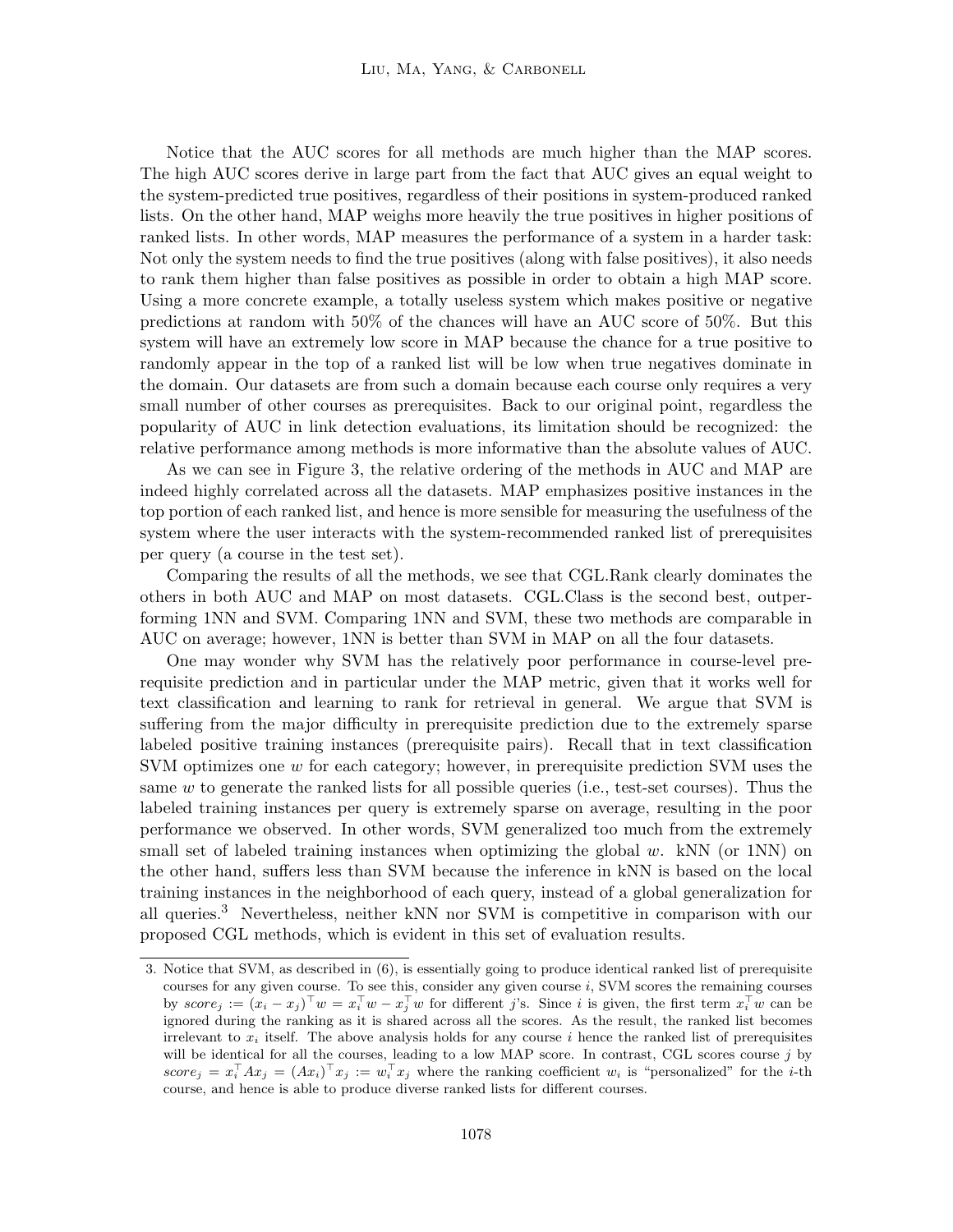

Figure 4: CGL.Rank with different representation schemes in within-university prerequisite prediction

### 6.2 Effects of Representation Schemes

Figure 4 and Table 3 summarize the results of CGL.Rank with the four representation schemes described in Section 2.1, i.e., *Word, Cat, SCW* (sparse coding of words) and  $DWE$ (distributed word embedding), respectively. Again the scores of AUC and MAP are not on the same scale, but the relative performance suggest that Word and Cat are competitive with each other (or *Word* is slightly better on some datasets), followed by  $SCW$  and then DWE. In the rest of the empirical results reported in this paper, we focus more on the performance of CGL.Rank with Word as the representation scheme because it performs better, and the space limit does not allow us to present all the results for every possible permutation of method, scheme, dataset and metric.

### 6.3 Cross-University Prerequisite Prediction

In this set of experiments, we fixed the same test sets which were used in within-university evaluations, but we alter the training sets across universities, yielding transfer learning results where the models were trained with the data from a different university than those where they were tested. By fixing the test sets in both within- and cross-university evaluations we can compare the results on a common basis. The competitive performance of Cat in comparison with Word is encouraging, given that Wikipedia categories are defined as general knowledge, and the classifiers (SVM's) we used for category assignment to courses were trained on Wikipedia articles instead of the course materials (because we do not have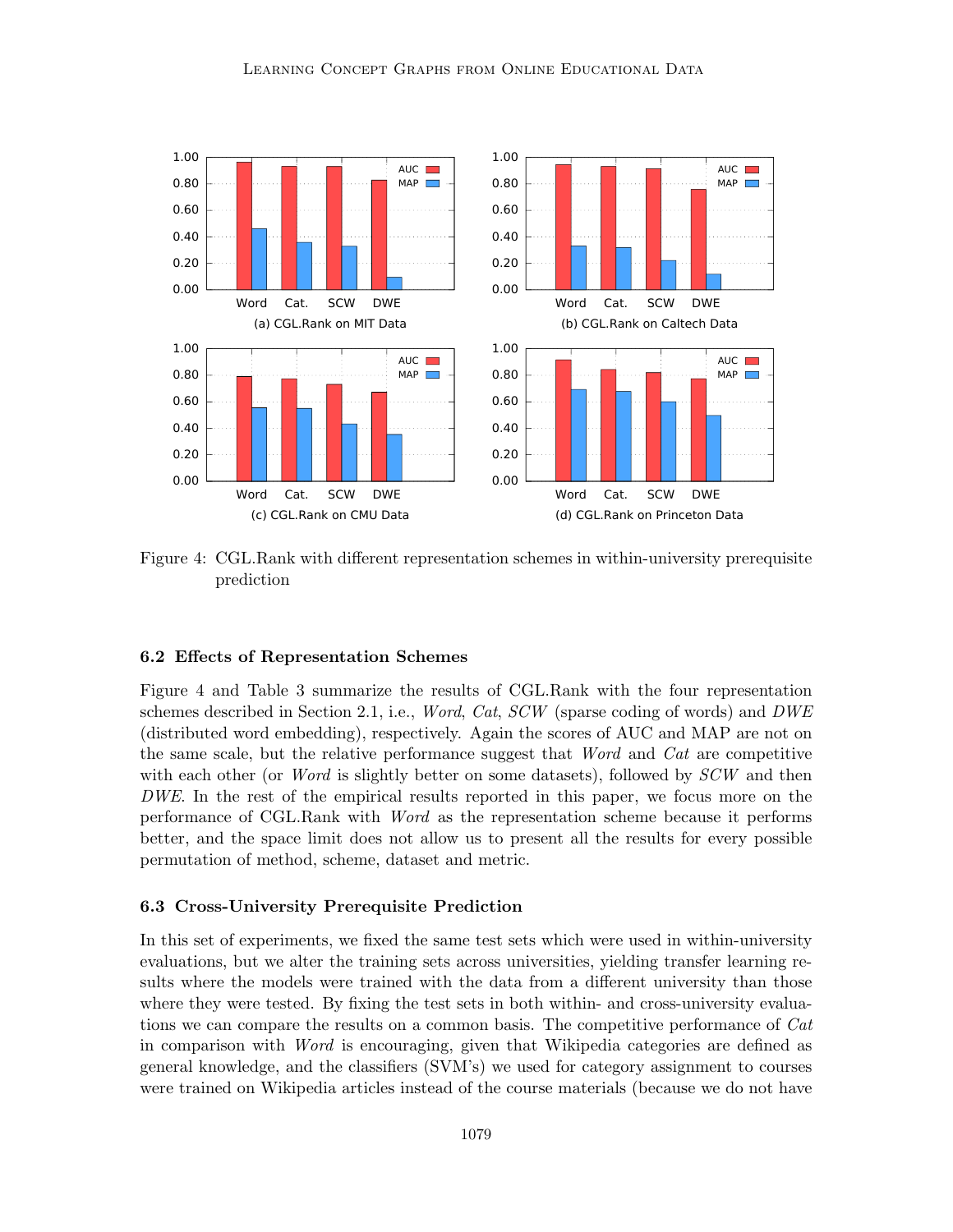| Concept    | Data       | AUC  | <b>MAP</b> |
|------------|------------|------|------------|
| Word       | <b>MIT</b> | 0.96 | 0.46       |
| Cat.       | <b>MIT</b> | 0.93 | 0.36       |
| <b>SCW</b> | <b>MIT</b> | 0.93 | 0.33       |
| <b>DWE</b> | <b>MIT</b> | 0.83 | 0.09       |
| Word       | Caltech    | 0.95 | 0.33       |
| Cat.       | Caltech    | 0.93 | 0.32       |
| <b>SCW</b> | Caltech    | 0.91 | 0.22       |
| <b>DWE</b> | Caltech    | 0.76 | 0.12       |
| Word       | CMU        | 0.79 | 0.55       |
| Cat.       | <b>CMU</b> | 0.77 | 0.55       |
| <b>SCW</b> | CMU        | 0.73 | 0.43       |
| <b>DWE</b> | CMU        | 0.67 | 0.35       |
| Word       | Princeton  | 0.92 | 0.69       |
| Cat.       | Princeton  | 0.84 | 0.68       |
| <b>SCW</b> | Princeton  | 0.82 | 0.60       |
| DWE        | Princeton  | 0.77 | 0.50       |

Table 3: CGL.Rank with four representations

human assigned Wikipedia category labels for courses). This means that the Wikipedia categories indeed have a good coverage on the concepts being taught in universities (and probably MOOC courses), and that our pooling strategy for selecting a relevant subset of Wikipedia categories is reasonably successful.

Table 4 and Figure 5 show the results of CGL.Rank (using words as concepts). Recall that the MIT and Caltech data cover the complete course catalogs, while the CMU data only cover the Computer Science and Statistics, and the Princeton data only over the Mathematics. This implies that we can only measure transfer learning on pairs where the training university contains the disciplines in the test university. By comparing the red bars (when the training university and the test university is the same) and the blue bars (when the training university is not the same as the test university), we see some performance loss in the transfer learning, which is expected. Nevertheless, we do get transfer, and this is the first report on successful transfer learning of educational knowledge, especially the prerequisite structures in disjoint graphs, across different universities through a unified concept graph. The results are therefore highly encouraging and suggest continued efforts to improve. Those results also suggest some interesting points, e.g., MIT might have a better coverage of the topics taught in Caltech, compared to the inverse. And, MIT courses seem to be closer to those in Princeton (Math) compared with those of CMU.

# 6.4 CGL vs Sparse-CGL

In this subsection we evaluate the performance of CGL (CGL.Rank) and sparse-CGL (Section 4) in course-level prerequisite prediction. The two methods were compared under budget constraints, by which we mean that the number of allowed links in the system-induced concept graph was controlled as the condition for comparison. In other words, we control the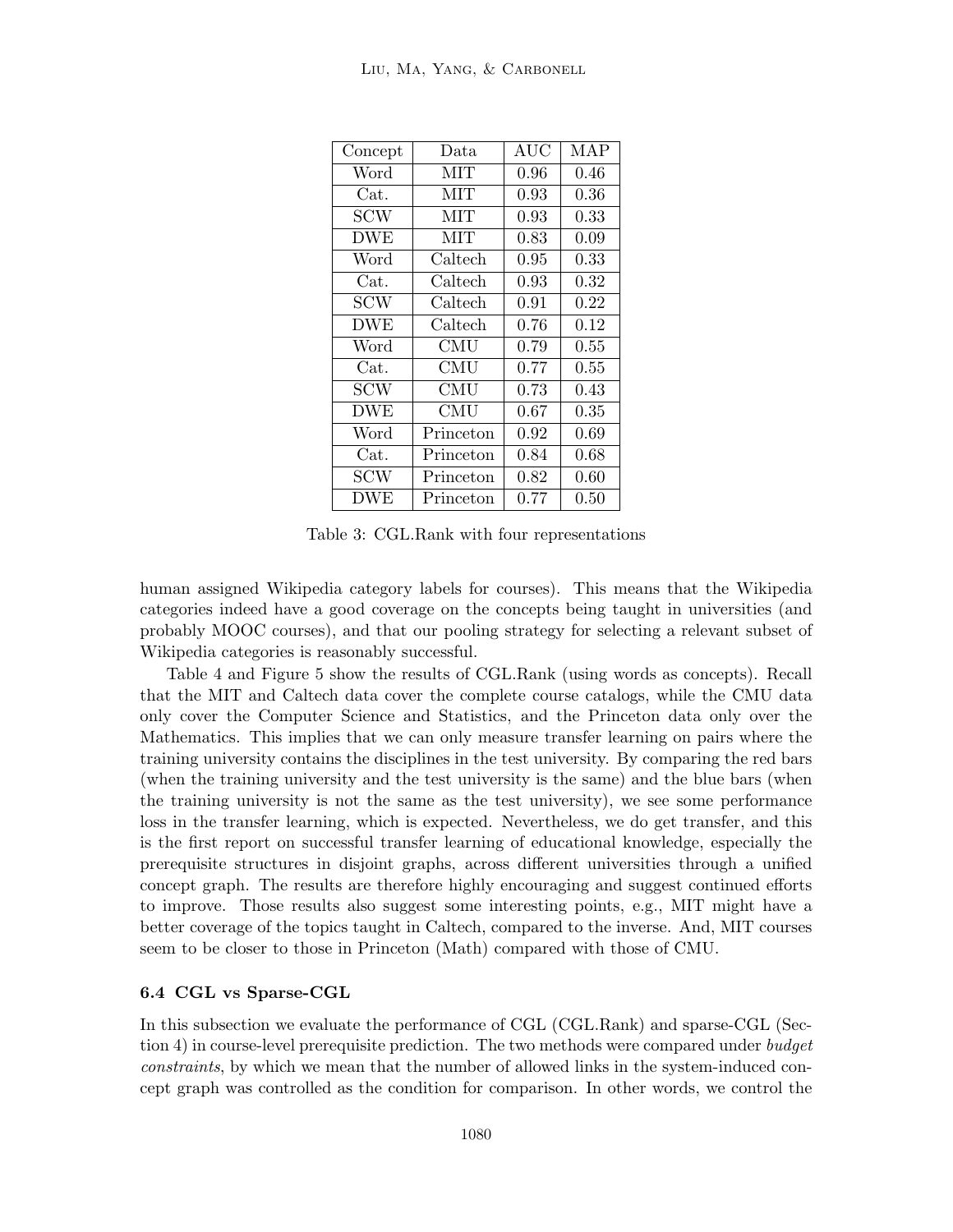| Training   | Test       | MAP  | <b>AUC</b> |
|------------|------------|------|------------|
| MIT        | MIT        | 0.46 | 0.96       |
| Caltech    | MIT        | 0.13 | 0.88       |
| Caltech    | Caltech    | 0.33 | 0.95       |
| MIT        | Caltech    | 0.25 | 0.86       |
| <b>CMU</b> | CMU        | 0.55 | 0.79       |
| MIT        | <b>CMU</b> | 0.34 | 0.70       |
| Caltech    | CMU        | 0.28 | 0.62       |
| Princeton  | Princeton  | 0.69 | 0.92       |
| МIТ        | Princeton  | 0.46 | 0.72       |
| Caltech    | Princeton  | 0.43 | 0.58       |

Table 4: CGL.Rank in within-university and cross-university settings



<Traning Set>.<Test Set>

Figure 5: Results of CGL.Rank based on words in the tasks of within-university (red) and cross-university (blue) prerequisite prediction.

graph sparsity by varying the number of allowed non-zero elements in  $A<sup>4</sup>$ , and compare the performance of the two methods conditioned on each fixed degree of graph sparsity.

Figure 6 compares the performance of the two methods on the datasets of MIT, Caltech, CMU and Princeton, in the task of within-university prediction of course-level prerequisite relations. The horizontal axis of each graph specifies the number of non-zero elements allowed in matrix A, ranging from  $2^7$  to  $2^{12}$ . The vertical axis in each graph is MAP on

<sup>4.</sup> The concept graph induced by CGL is typically dense, which was sparsified (given the desired sparsity) by keeping the most dominating elements of A and setting the remaining elements to zero. With sparse-CGL, on the other hand, sparse graphs were directly induced by the optimization algorithm by adjusting the values of  $\ell_1$ -regularization strength  $\lambda$ .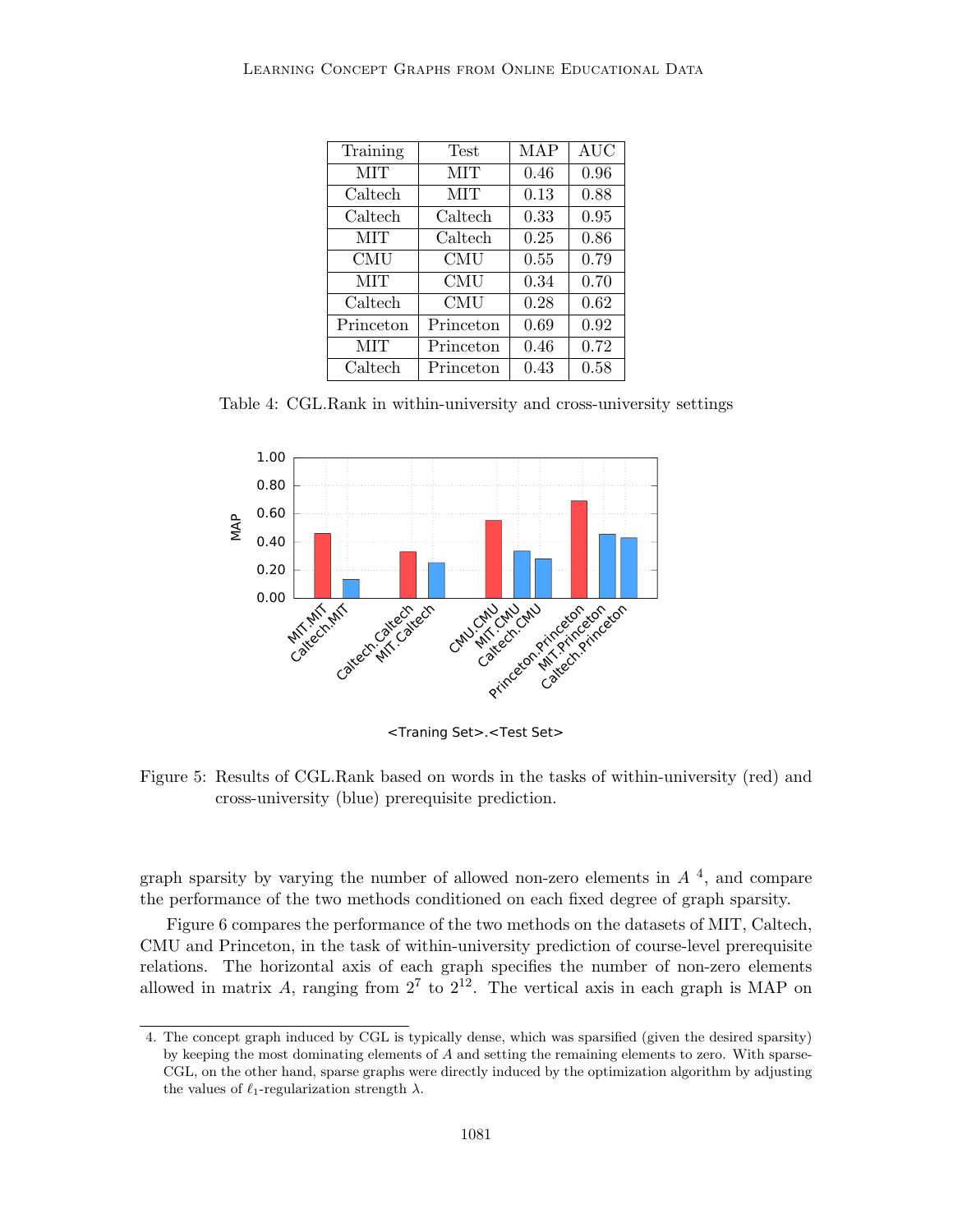the left and AUC on the right for each data set. The CGL curves are in blue, and the sparse-CGL curves are in red.

Clearly, sparse-CGL consistently outperformed CGL in these experiments over most budget regions on all the datasets, both in MAP and AUC. These results are highly encouraging for effective and efficient interaction or navigation by users over the system-induced concept graph, where an interpretable and relatively sparse graph is often preferable than a densely connected graph. The budget constrained graphs would also lead to scalable curriculum planning and fast computation for on-demand recommendation.

# 6.5 CGL vs Trans-CGL

In this subsection we compare the course-level prerequisite prediction performance of CGL (in particular, CGL.Rank) against its transductive extension. The two methods are tested over the aforementioned four datasets under the words representation scheme. All experiments are conducted under the same 5-fold cross-validation setting as described in 6.1. We use MAP and AUC as our evaluation metrics and summarize the results in Table 5.

From Table 5 we see that the link prediction performance of trans-CGL dominates that of CGL. This justifies our previous arguments that making a good use of massive unlabeled course-level links provided in the training set can help us get better prediction performance.

Meanwhile, we notice that the performance gain obtained by trans-CGL over MIT is not as large as that over other three institutions. Since the MIT dataset has substantially larger amount of course-level labels, we conjecture that trans-CGL, as many other transductive/semi-supervised learning approaches in general, is more advantageous when the available supervision is insufficient (compared to the amount of hidden information in the unlabeled data). To validate this thought, we repeat the experiments of the two methods over the down-sampled MIT dataset. That is, we only use a random subset of available course-level prerequisite links for training, and gradually vary the size of the training subset to get multiple set of results. The results are summarized in Table 6.

|            | Institution MIT Caltech CMU Princeton                                                           |           |                         |       |                           |
|------------|-------------------------------------------------------------------------------------------------|-----------|-------------------------|-------|---------------------------|
| <b>MAP</b> | $\operatorname{CGL}$<br>trans-CGL $0.485$ $0.499^{\dagger}$ $0.539^{\dagger}$ $0.445^{\dagger}$ |           | $0.482$ $0.477$ $0.482$ |       | 0.436                     |
| <b>AUC</b> | $\operatorname{CGL}$<br>trans-CGL $0.957$ $0.941^{\dagger}$ $0.818^{\dagger}$                   | $0.956\,$ | 0.929                   | 0.801 | 0.634<br>$0.67^{\dagger}$ |

Table 5: Comparison of the course prerequisite prediction performance between CGL and trans-CGL over MIT, Caltech, CMU and Princeton. Results of the significance tests (paired t-tests) between the best method against the other method on each dataset is denoted by a  $\dagger$  for significance at 1% level.

## 6.6 Experiment Details

We tested the efficiency of our proposed algorithms (based on the optimization formulation after variable reduction) on a single machine with an Intel i7 8-core processor and 32GB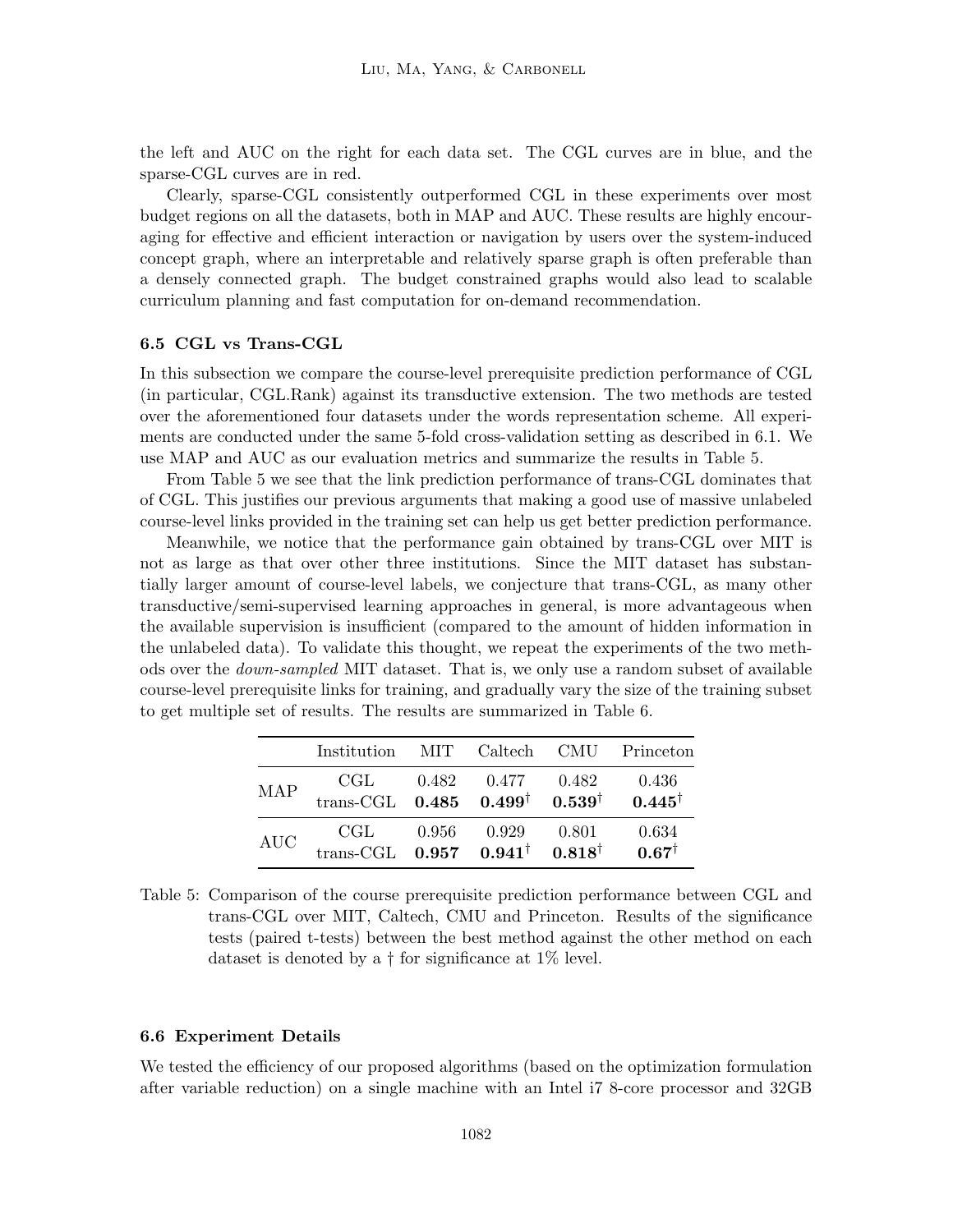

Figure 6: Comparison of CGL (blue curves) and sparse-CGL (red curves) in the prediction of course-level prerequisite relations within MIT, Caltech, CMU and Princeton, respectively. The x-axis of each graph specifies the budget constraint in logscale, which is the number of allowed non-zero elements in matrix  $A$ . The y-axis measures the performance in MAP on the left, and in AUC on the right.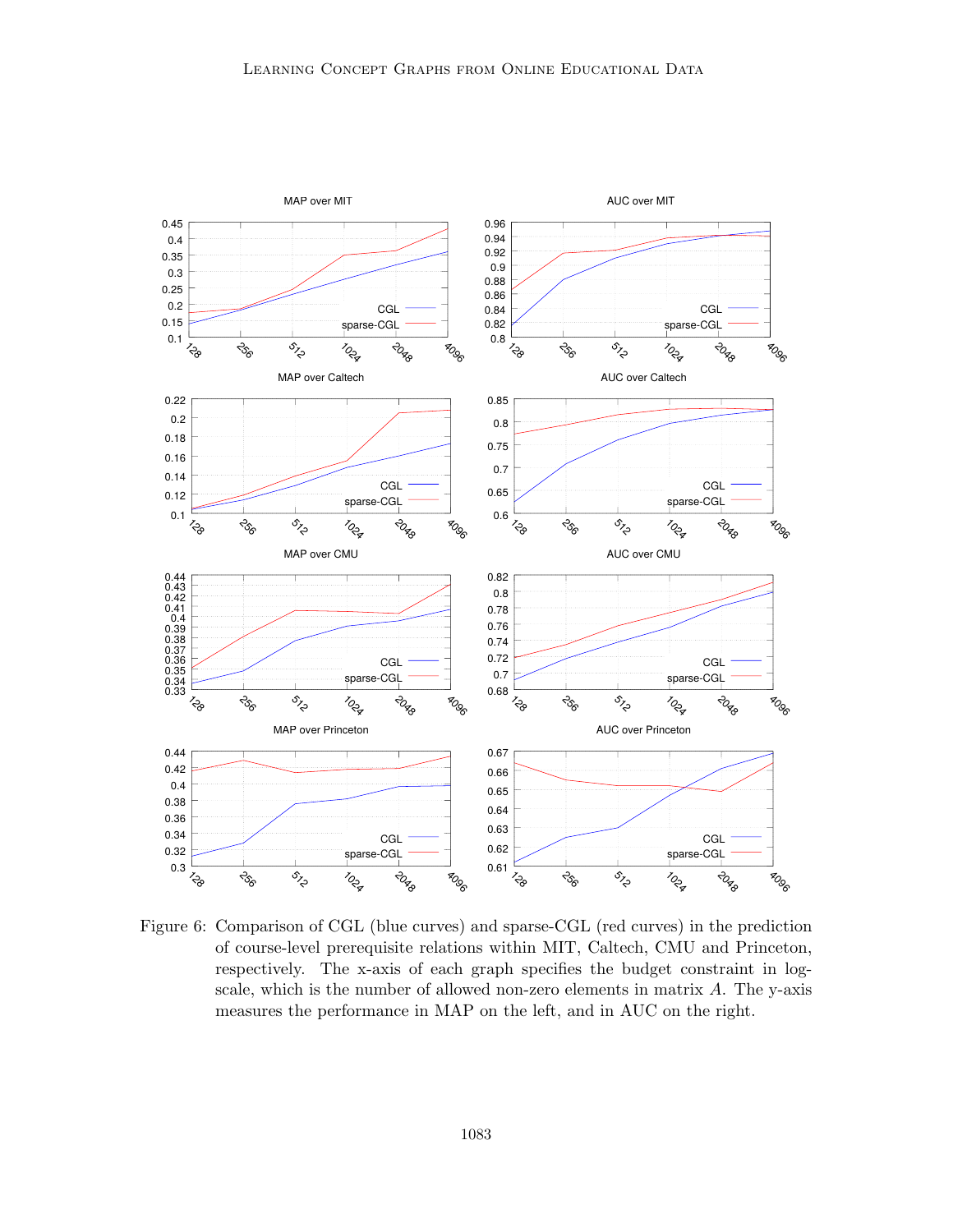|            | Training Data<br>Down-sampling Rate | $rac{1}{10}$ | $\frac{1}{9}$ | $\frac{1}{8}$ | $\frac{1}{7}$ | $\frac{1}{6}$ | $\frac{1}{5}$ | $\frac{1}{4}$ | $\frac{1}{3}$ | $\frac{1}{2}$ |
|------------|-------------------------------------|--------------|---------------|---------------|---------------|---------------|---------------|---------------|---------------|---------------|
| <b>MAP</b> | $_{\rm CGL}$                        | 0.183        | 0.149         | 0.192         | 0.231         | 0.245         | 0.264         | 0.254         | 0.258         | 0.289         |
|            | $trans-CGL$                         | 0.202        | 0.153         | 0.213         | 0.249         | 0.26          | 0.285         | 0.262         | 0.274         | 0.307         |
| AUC        | $_{\rm CGL}$                        | 0.843        | 0.832         | 0.842         | 0.872         | 0.873         | 0.876         | 0.873         | 0.897         | 0.905         |
|            | $trans-}\$ C $GL$                   | 0.874        | 0.838         | 0.845         | 0.875         | 0.872         | 0.892         | 0.868         | 0.91          | 0.914         |

Table 6: Comparison of the course prerequisite prediction performance between CGL and trans-CGL over the MIT dataset, as the training size varies from 10% to 50%.

RAM. On the largest MIT dataset with 981,009 training triplets and 490,505 test triplets, CGL.Rank with gradient descent took 37.3 minutes and 1490 iterations to reach the convergence rate of  $10^{-3}$ . To achieve the same objective value, the accelerated gradient descent took 3.08 minutes with 401MB memory at 103 iterations, and the inexact Newton method took only 43.4 seconds with 587MB memory. CGL.Class is equally efficient as CGL.Rank in terms of run time, though the latter is superior in terms of result quality. As for our 1NN baseline, it took 2.88 hours since a huge number  $(2 \times 981,009 \times 490,505)$  of dot-products need to be computed on the fly.

The CPU time consumed by trans-CGL.Rank is similar to that by CGL.Rank. As for sparse-CGL, it took the accelerated proximal gradient method 2.07 minutes to reach the convergence rate of  $10^{-3}$  on MIT with 3.9GB peak memory consumption. The resulting concept graph has 1519 nonzero entries.

## 7. Discussion and Related Work

Whereas the task of inferring prerequisite relations among courses and concepts, and the task of inferring a concept network from a course network in order to transfer learned relations are both new, as are the extensions to the SVM algorithms presented, our work was inspired by methods in related fields, primarily:

In collaborative filtering via matrix completion the literature has focused on only one graph, such as a bipartite graph of u users and m preferences (e.g. for movies or products). Given some known values in the  $u$ -by- $m$  matrix, the task is to estimate the remaining values (e.g. which other unseen movies or products would each user like) (Su et al., 2009). This is done via methods such as affine rank minimization (Fazel, 2002) that reduce to convex optimization (Boyd & Vandenberghe, 2004).

Another line of related research is transfer learning (Do & Ng, 2005; Yang, Hanneke, & Carbonell, 2013; Zhang, Ghahramani, & Yang, 2008). We seek to transfer prerequisite relations between pairs of courses within universities to other pairs also within universities, and to pairs that span universities. This is inspired by but different from the transfer learning literature. Transfer learning traditionally seeks to transfer informative features, priors, latent structures and more recently regularization penalties (Kshirsagar, Carbonell, & Klein-Seetharaman, 1990). Instead, we transfer shared concepts in the mappings between course-space and concept-space to induce prerequisite relations.

Although our evaluations primarily focus on detecting prerequisite relations among courses, such a task is only one direct application of the automatically induced univer-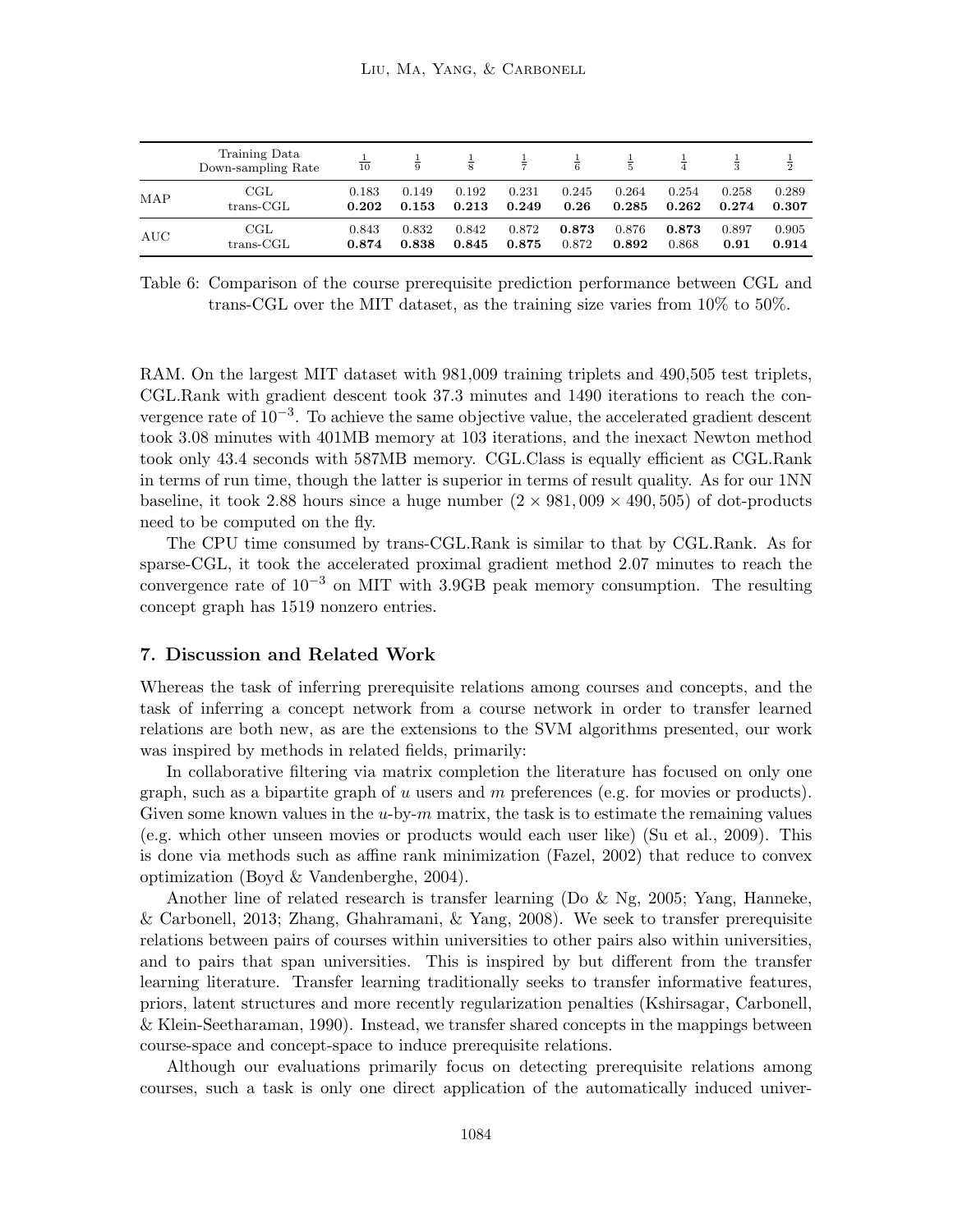

Figure 7: A visualization of concept graph produced by CGL.Rank based on 10,051 academic Wikipedia categories, 2322 courses and 1173 prerequisite relations in MIT OpenCourseWare. Each node denotes a concept (i.e. a Wikipedia category), and the strength of each link encodes the prerequisite strength between a pair of concepts. Concepts of small degrees and links with weak strength are removed via thresholding for visualization purposes.

sal concept graph. Other important applications include automated or semi-automated curriculum planning for personal education goals based on different backgrounds of students, and modularization in course syllabus design by instructors. Both tasks require the interaction between humans (students or teachers) and the system-induced concept graph as well as the system-recommended options and optimal sequences of ordered courses. Figure 7 visualizes a sub-graph in the system-induced concept space based on the course materials (including partially observed prerequisite structure) from MIT OpenCourseWare: the nodes are Wikipedia categories (concepts), and the links are system-predicted partial orders for instructors to follow in teaching those concepts, or for students to follow in learning those concepts. As one can see, Linear Algebra, Probability Theory and Functional Analysis are the "hubs" (with a high degree of out-links) in the graph, indicating that those concepts are more fundamental for one to acquire before pursuing more advanced topics such as Differential Geometry, Cybernetics and Fourier Analysis.

Let us further illustrate the potential use of CGL.Rank and its further development for the problem of inferring prerequisite relationships when observed prerequisites among courses are (almost) not available, e.g., in the context of MOOC. Recall that MOOC courses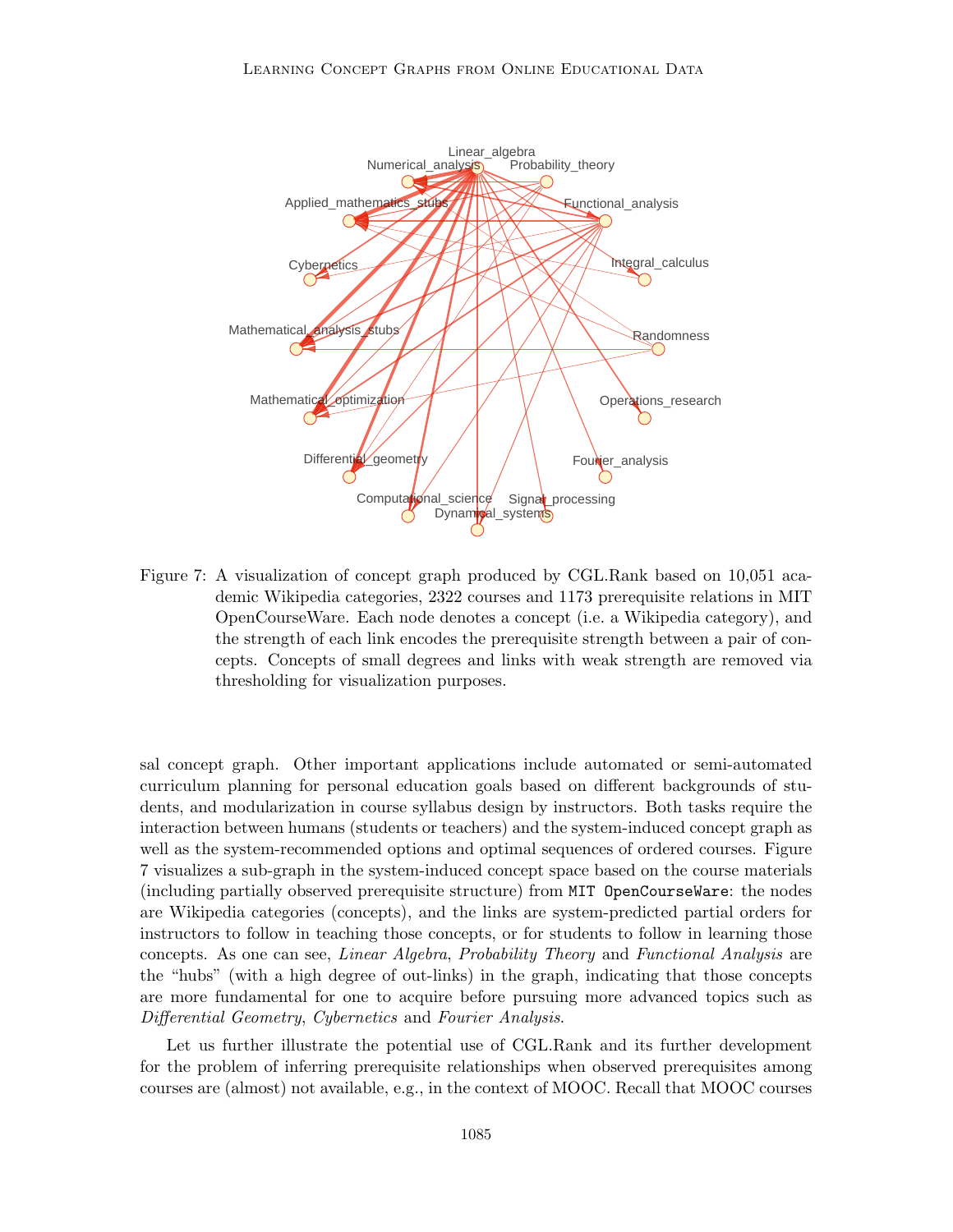

Figure 8: An example of prerequisite course recommendation on Coursera using the concept graph learned from the MIT OpenCourseWare dataset. We map the courses (red, left) that the student wants to learn to the concept space of Wikipedia categories, find the prerequisite concepts and then map back to Coursera courses (red, right). The sizes of the concept nodes in the middle (green) are proportional to aggregated weights of the corresponding links, and the strengths of course-concept mapping and concept-concept prerequisite relations are shown by the color intensity of edges (purple).

are offered by different institutions across the world, where cross-provider prerequisite links among courses are not explicitly available. For instance, among the 900+ courses that Coursera currently offers, about a half of them do not mention anything about the required background; as for the remaining half, the mentioned background requirements are often vague, e.g., "Undergraduate-level networking know-how is recommended" for the course of Cloud Networking. Such overly generic and vague notions are not sufficiently informative for students to understand the true prerequisite relationship among courses, and also not very useful for intelligent systems to learn the prediction of latent prerequisites automatically. <sup>5</sup>

The example in Figure 8 illustrates the key idea of applying the CGL.Rank algorithm to address the problems above. The first column on the left consists of three Coursera courses that a student wants to take, i.e., "Big Data Analytics for Healthcare" (bigdataanalytics), "Bioinformatic Methods II"(bioinfomethods2) and "Pattern Discovery in Data Mining" (*patterndiscovery*), respectively. The second column of nodes are the top-10 universal concepts (Wikipedia categories) assigned by our classifiers (Section 2.1  $Cat$ ) to these courses, and the color intensity of the edges between the 1st and the 2nd columns reflects

<sup>5.</sup> Coursera does offer so-called specializations, where each specialization consists of a sequence of courses on the same topic. It is unclear whether those specializations may serve as prerequisite relations.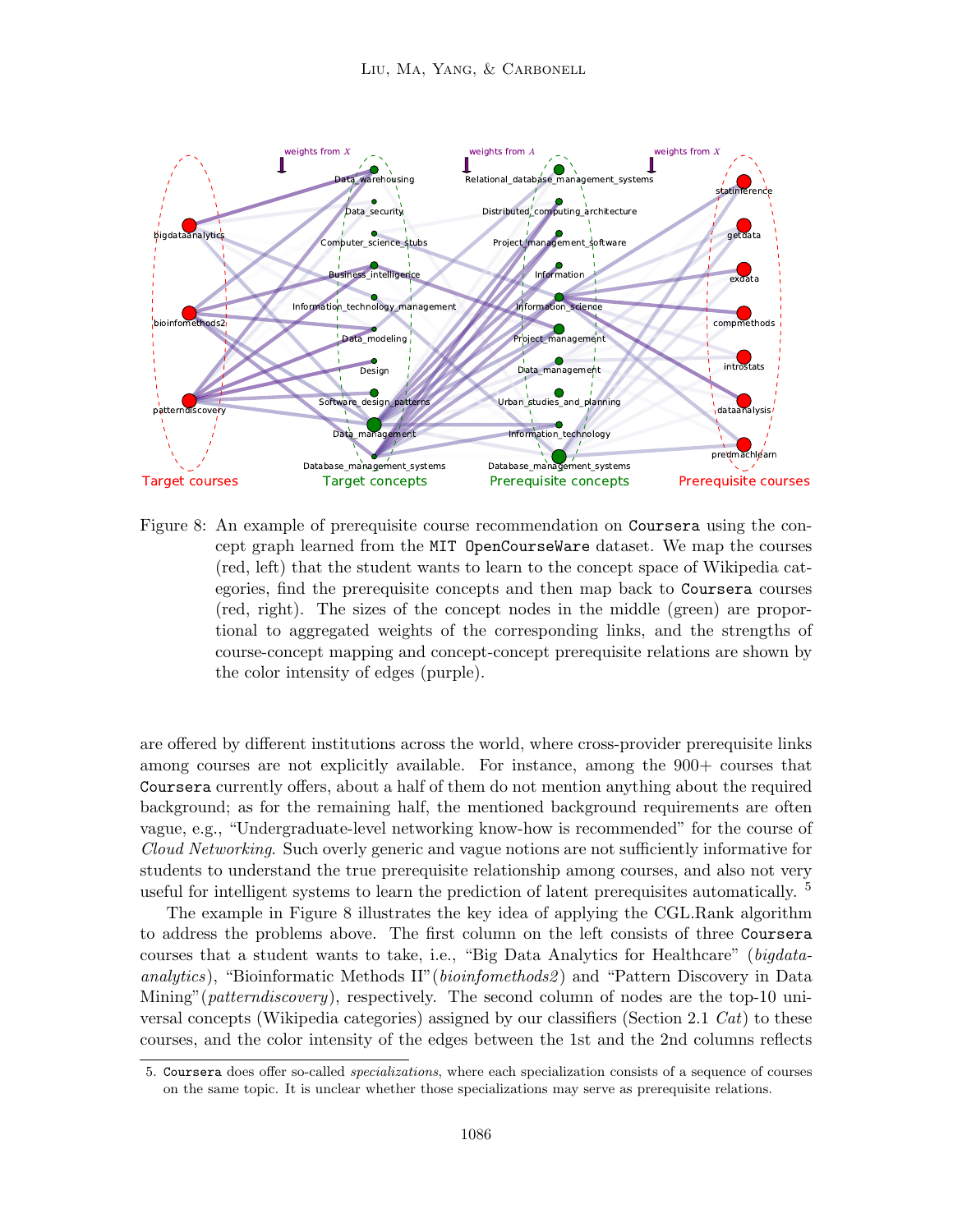the confidence scores (matrix  $X$ ) of category assignments. The size of each concept node is proportional to the aggregated confidence scores of the corresponding edges, indicating the relative importance of that concept. The third column of nodes are the top-10 prerequisite concepts (also from Wikipedia categories) of the concepts shown in the 2nd column, and the color intensity of the edges between the 2st and 3nd columns reflects the automatically induced strengths of concept-level links (Matrix  $A$ ) by our CGL.Rank algorithm, which used the MIT OpenCourseWare data as the training set. The nodes in the 4th column are the Coursera courses that best cover the prerequisite concepts in the 3rd column; the edges from the 3rd column are similar to that between the 1st and 2nd columns. Together, the chained network allows us to make an inference about the connections between the target courses (the left-most column) and the prerequisite courses (the right-most column).

As the reader can see in Figure 8, many of the courses and prerequisites are highly relevant and focus on the primary dimension of data analytics, but still constitute an incomplete set as the second dimension of biotechnology is not represented. We are in the process of refining our methods before thorough testing can be performed—we offer this example as work-in-progress indicating current challenges and future directions.

# 8. Concluding Remarks

We conducted a new investigation on automatically inferring directed graphs at both the course level and the concept level, to enable prerequisite prediction for within-university and cross-university settings.

We proposed three approaches: a classification approach (CGL.Class), a learning to rank approach (CGL.Rank), and a nearest-neighbor search approach (kNN). Both CGL.Class and CGL.Rank (deploying adapted versions of SVM algorithms) explicitly model concept-level dependencies through a directed graph, and support an interlingua-style transfer learning across universities, while kNN makes simpler prediction without learning concept dependencies. To tackle the extremely high-dimensional optimization in our problems (e.g.,  $2 \times 10^8$ ) links in the concept graph for the MIT courses), our novel reformulation of CGL.Rank enables the deployment of fast numerical solutions. On our newly collected datasets from MIT, Caltech, CMU and Princeton, CGL.Rank proved best under MAP and ROC/AUC, and computationally much more efficient than kNN.

We extended the aforementioned CGL algorithm to further produce a sparse concept graph based on  $\ell_1$ -regularization (sparse-CGL), and to leverage the information in massive unlabeled course pairs based on graph-regularization (trans-CGL). We developed scalable optimization strategies in support of these new formulations, and conducted experiments which empirically showed that sparse-CGL was able to give a more interpretable concept graph, and that trans-CGL significantly and consistently improved the performance of the ordinary CGL in course prerequisite prediction.

We also tested four representation schemes for course content: using the original words, using Wikipedia categories as concepts, using a distributed word representation, and using sparse word encoding. The first two: original words and Wikipedia-derived concepts proved best. Our results in both the within- and cross-university settings are highly encouraging.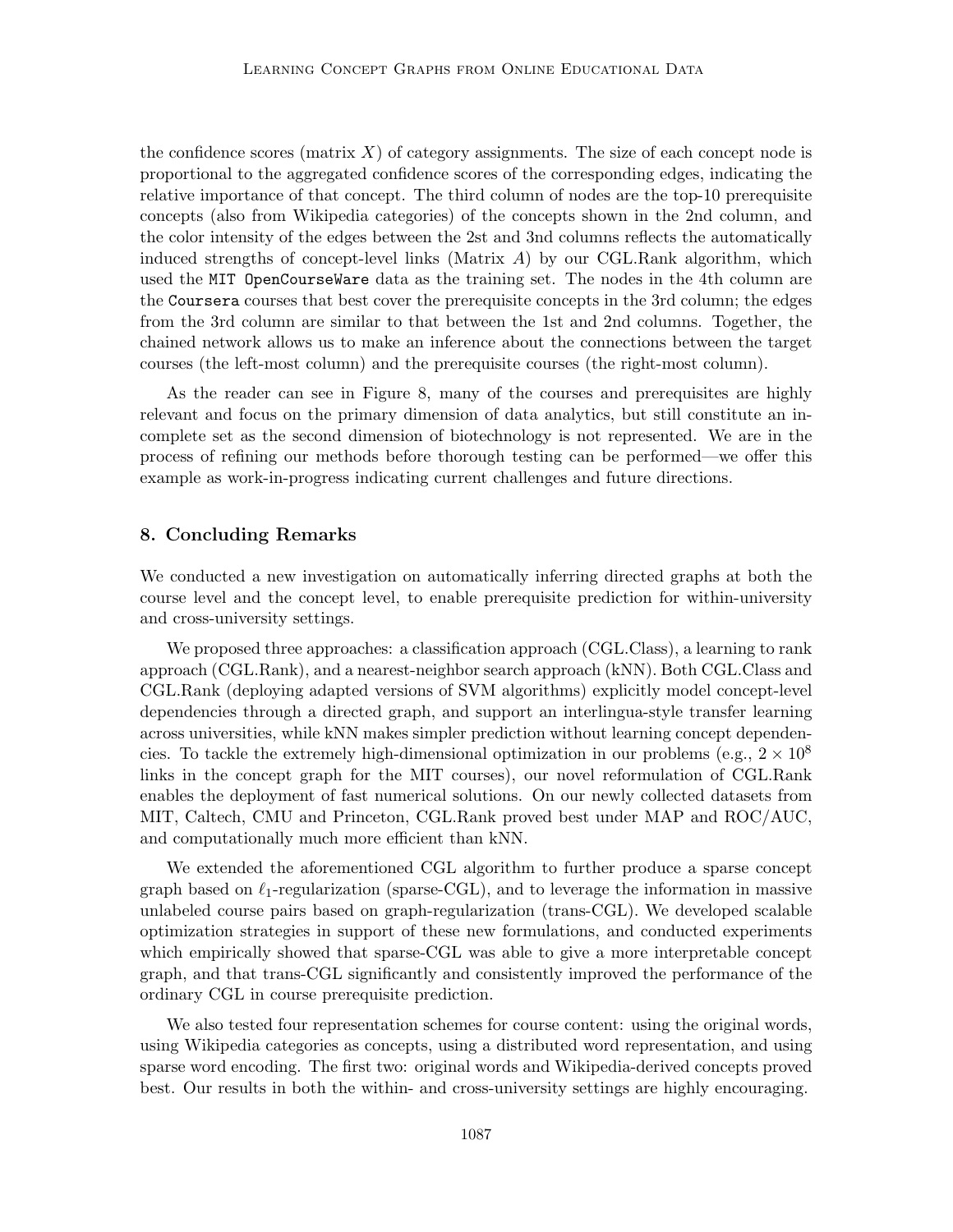We envision that the cross-university transfer learning of our approaches is particularly important for MOOCs where courses come from different providers and across institutions, where there are seldom any explicit prerequisite links. A rich suite of future work includes:

- Testing on cross-institution or cross-course-provider prerequisite links. We have tested cross-university transfer learning, but the inferred links are within each target university, rather than cross-institutional links. A natural extension of the current work is to predict cross-institutional prerequisites. For evaluation we will need labeled ground truth of cross-institutional prerequisites.
- Cross-language transfer. Using the Wikipedia categories and entries in different languages, it would be an interesting challenge to infer prerequisite relations for courses in different languages by mapping to the Wikipedia category/concept interlingua.
- Extensions of the inference from single source to multiple sources, from single media (text) to multiple media (including videos), and from single granularity level (courses) to multiple levels (including lectures).
- Deploying the induced concept graph for personalized curriculum planning for students (as in Section 7) and for syllabus design and course modularization by teachers.

# Acknowledgments

We thank the reviewers for their helpful comments. This work is supported in part by the National Science Foundation under grants IIS-1216282, IIS-1350364 and IIS-1546329.

# References

MIT OpenCourseWare. http://ocw.mit.edu/index.htm. Accessed: 2016-03-31.

- Airola, A., Pahikkala, T., & Salakoski, T. (2011). Training linear ranking SVMs in linearithmic time using red–black trees. Pattern Recognition Letters, 32 (9), 1328–1336.
- Al-Rfou, R., Perozzi, B., & Skiena, S. (2013). Polyglot: Distributed word representations for multilingual NLP. CoNLL-2013, 183.
- Boyd, S., & Vandenberghe, L. (2004). *Convex optimization*. Cambridge university press.
- Candès, E. J., & Recht, B. (2009). Exact matrix completion via convex optimization. Foundations of Computational mathematics, 9 (6), 717–772.
- Chang, K.-W., Hsieh, C.-J., & Lin, C.-J. (2008). Coordinate descent method for large-scale l2-loss linear support vector machines. The Journal of Machine Learning Research, 9, 1369–1398.
- Chen, Y., Perozzi, B., Al-Rfou, R., & Skiena, S. (2013). The expressive power of word embeddings. ICML 2013 Workshop on Deep Learning for Audio, Speech, and Language Processing.
- Chung, F. R. K. (1997). Spectral graph theory, Vol. 92. American Mathematical Soc.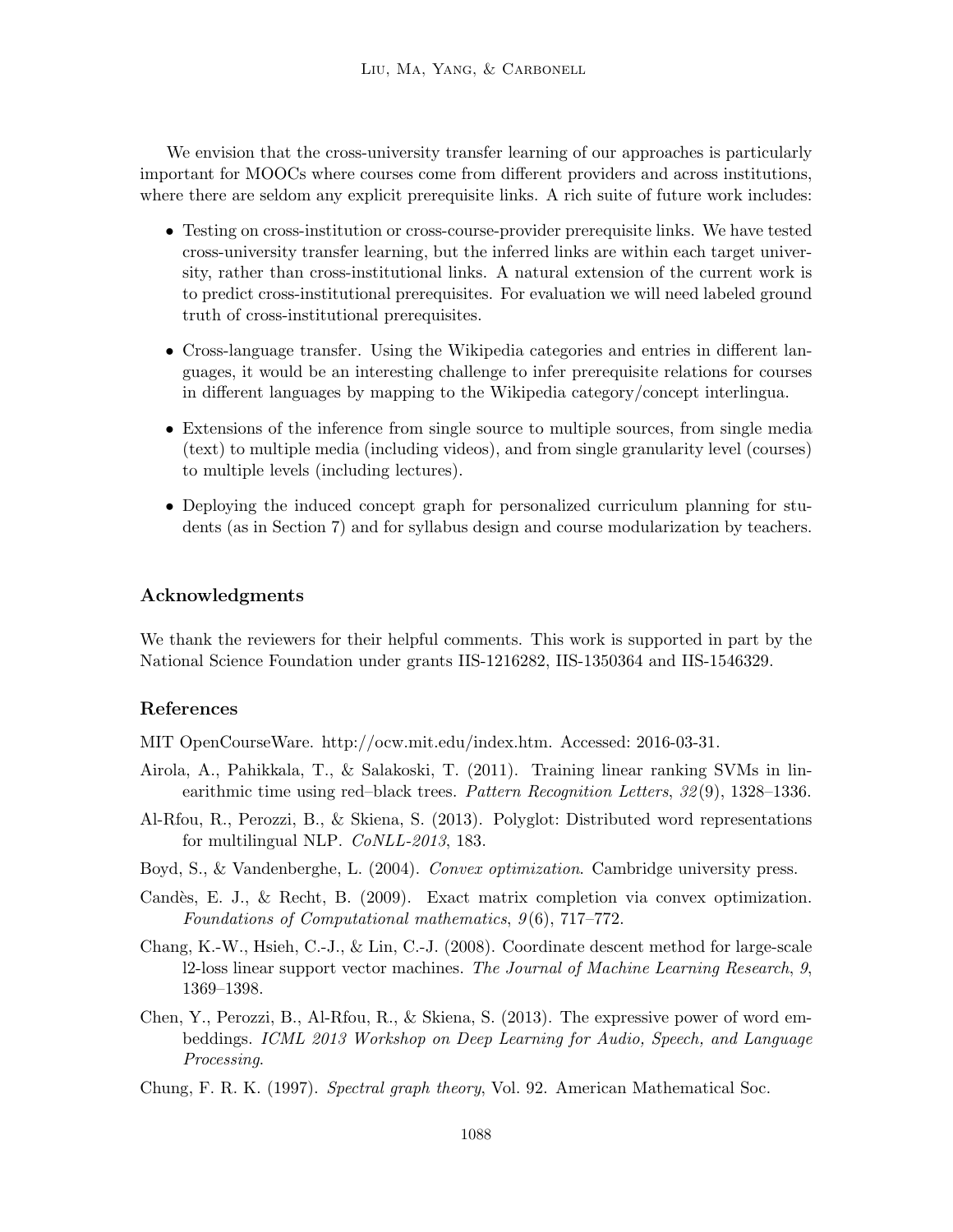- Collobert, R., Weston, J., Bottou, L., Karlen, M., Kavukcuoglu, K., & Kuksa, P. (2011). Natural Language Processing (almost) from Scratch. The Journal of Machine Learning Research, 12, 2493–2537.
- Cormen, T. H., Leiserson, C. E., Rivest, R. L., & Stein, C. (2001). Introduction to algorithms. MIT Press and McGraw-Hill.
- Davie, A. M., & Stothers, A. J. (2013). Improved bound for complexity of matrix multiplication. Proceedings of the Royal Society of Edinburgh: Section A Mathematics,  $143(02)$ ,  $351-369$ .
- Dembo, R. S., Eisenstat, S. C., & Steihaug, T. (1982). Inexact Newton methods. SIAM Journal on Numerical analysis, 19 (2), 400–408.
- Do, C., & Ng, A. Y. (2005). Transfer learning for text classification. In Proceedings of NIPS-05.
- Fazel, M. (2002). *Matrix rank minimization with applications*. Ph.D. thesis, Stanford University.
- Gopal, S., & Yang, Y. (2013). Recursive regularization for large-scale classification with hierarchical and graphical dependencies. In Proceedings of the 19th ACM SIGKDD international conference on Knowledge discovery and data mining, pp. 257–265. ACM.
- Hoyer, P. O. (2004). Non-negative matrix factorization with sparseness constraints. The Journal of Machine Learning Research, 5, 1457–1469.
- Joachims, T., Li, H., Liu, T.-Y., & Zhai, C. (2007). Learning to rank for information retrieval (LR4IR 2007). In SIGIR Forum, Vol. 41, pp. 58–62.
- Johnson, C. R. (1990). Matrix completion problems: a survey. In Proceedings of Symposia in Applied Mathematics, Vol. 40, pp. 171–198.
- Kim, H., & Park, H. (2008). Nonnegative matrix factorization based on alternating nonnegativity constrained least squares and active set method. SIAM Journal on Matrix Analysis and Applications,  $30(2)$ , 713–730.
- Kshirsagar, M., Carbonell, J., & Klein-Seetharaman, J. (1990). Transfer learning based methods towards the discovery of host-pathogen protein-protein interactions. In Proc of ISMB, Vol. 40, pp. 171–198.
- Kunegis, J., & Lommatzsch, A. (2009). Learning spectral graph transformations for link prediction. In Proceedings of the 26th Annual International Conference on Machine Learning, pp. 561–568. ACM.
- Le, Q., & Mikolov, T. (2014). Distributed representations of sentences and documents. In Proceedings of the 31st International Conference on Machine Learning (ICML-14), pp. 1188–1196.
- Lee, C.-P., & Lin, C.-J. (2014). Large-scale linear rankSVM. Neural computation,  $26(4)$ , 781–817.
- Lee, D. D., & Seung, H. S. (1999). Learning the parts of objects by non-negative matrix factorization. Nature, 401 (6755), 788–791.